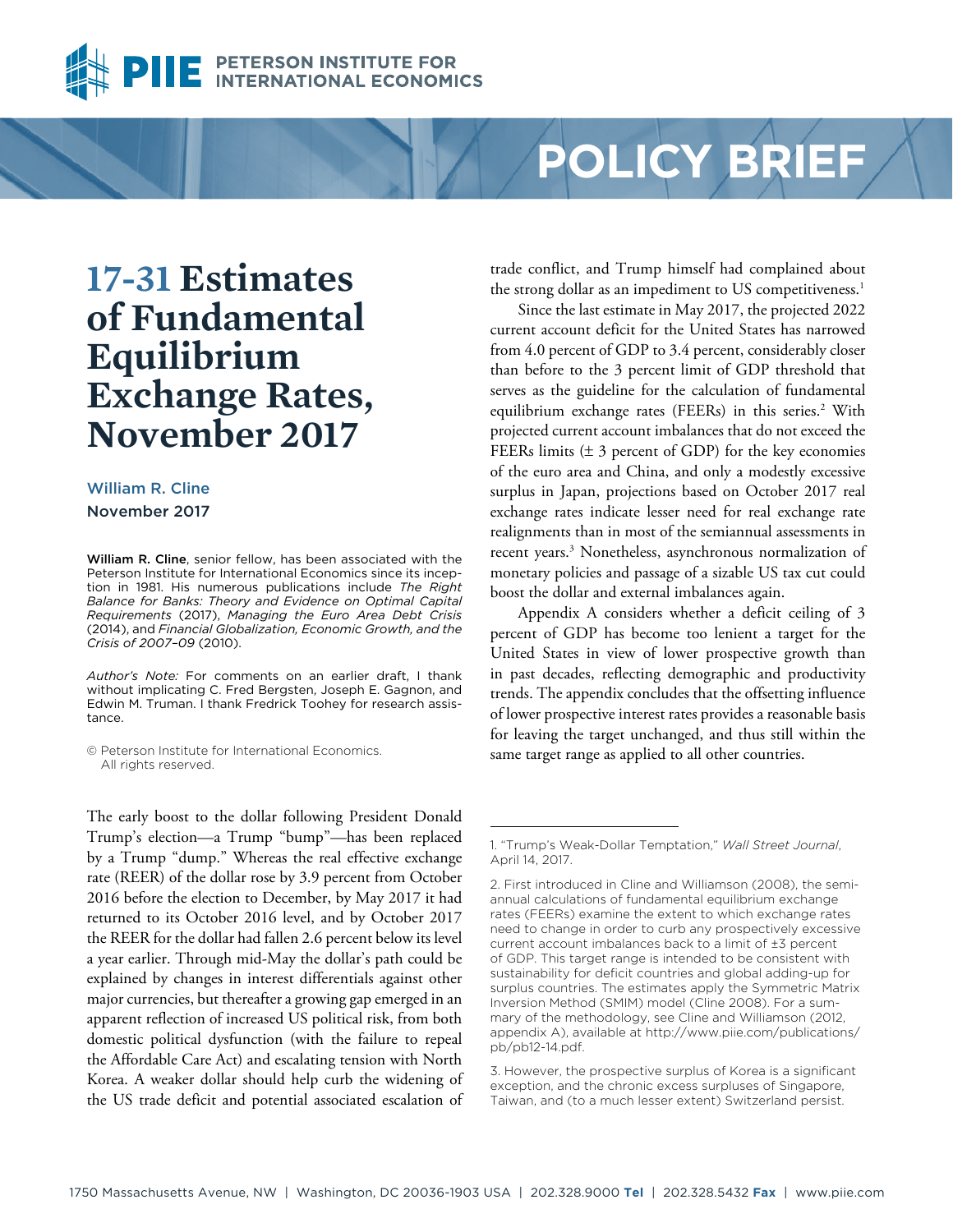### **DECLINE OF THE DOLLAR**

The surge in the dollar that followed the election of Donald Trump late last year has been followed by its decline during the first three quarters of 2017. Whereas the monthly average of the Federal Reserve's broad real exchange rate index for the dollar rose from 99.2 for October 2016 to 103.1 for December, it then fell to a low of 95.0 for September 2017 before a modest rebound to 96.7 in October.<sup>4</sup> The 9-month decline from December to September was exceptional.5 Over the year ending in October, variability of the real effective exchange rate has been high, standing at the 83rd percentile for 12-month periods beginning in 1973.<sup>6</sup>

Three factors likely contributed to the decline.<sup>7</sup> The first is the reduction of the long-term US interest rate, both absolutely and relative to the corresponding rate of other key-currency economies. The second is an increase in perceived political-inefficacy risk, associated in particular with the collapse of the effort to repeal the Affordable Care Act, despite Republican control of the presidency and both houses of Congress. The third is geopolitical risk. The intensification of US–North Korean verbal assaults was accompa-

6. The trailing 12-month coefficient of variation (ratio of standard deviation to average) was 0.097 for October 2017, compared to a median of 0.064 for monthly data over the period 1973–2017. Even so, this variability remained lower than that of two recent peaks (at 0.14 in April–May 2015 and 0.18 in February–April 2009, the largest for the 43-year series). The recent variability by this measure has also been considerably less than in the post–Plaza Accord peak months of February–August 1986 (averaging 0.16). Calculated from Federal Reserve (2017a).

nied by a modest decline in the dollar.8 Whereas increased geopolitical risk has traditionally boosted the dollar, resulting from a safe-haven effect, some financial market observers have emphasized that the reverse seems to be the case with respect to the recent North Korean confrontation.<sup>9</sup>

The interest rate on the US 10-year Treasury note rose from an average of 1.81 percent in the five days before the US presidential election in early November 2016, to a peak of 2.60 percent on December 15, before falling to a range of 2.30 to 2.40 percent in the second quarter of 2017 and a low point of 2.03 percent on September 7. The rate returned to its second-quarter range after the administration announced its tax reform plans and the Federal Reserve announced that it would scale back its balance sheet by not fully renewing maturing Treasury bonds acquired under quantitative easing. The decline in the long-term rate from its December high reflected growing doubt about the ability of the administration to carry out planned tax cuts and infrastructure spending, as well as unexpectedly weak core US inflation.<sup>10</sup>

Nonetheless, only part of the decline in the dollar can be explained by the decline in the US long-term interest rate from its December peak. Figure 1 shows the strength of the dollar against five major currencies (euro, yen, Canadian dollar, UK pound sterling, and Swiss franc), indexed to 100 for November 1, 2016. The figure also shows the differential between the US 10-year Treasury rate and the GDP-weighted average 10-year rates of these five economies (right axis).11 A close relationship between the two held through May 15, but thereafter the path of the curve for the dollar fell increasingly below that of the interest differential. The figure suggests that if the relationship between the dollar and the interest differential observed from November 1 to May 15 had persisted, by mid-October the dollar would have been nearly 5 percent higher than its actual level.

<sup>4.</sup> Federal Reserve (2017a); this trend is discussed further in appendix B and illustrated in figure B.1. The index has a base of 100 for March 1973.

<sup>5.</sup> Only one prolonged period was marked by continued declines of the REER by 8 percent or more from the level nine months earlier: late 1985 to the third quarter of 1986, following the Plaza Accord. Otherwise, the only declines by 8 percent or more from nine months earlier were in September 1973 and March–April 1988. Calculated from Federal Reserve (2017a). Note, however, that in the fall of 1978, a sharp decline against the leading currencies (by 14 percent against the yen and 12 percent against the deutsche mark from June to October) forced the United States to issue debt denominated in deutsche marks and Swiss francs ("Carter bonds") and to seek support from the International Monetary Fund (IMF), even though the REER fell only 5.2 percent in the same period. See Treasury (2017b).

<sup>7.</sup> A minor further contribution to the decline was the trade conflict with Mexico, which had depressed the peso in December. The shift toward negotiations on the North American Free Trade Agreement (NAFTA) contributed to a sharp recovery of the peso by the second quarter of 2017. In contrast, from the December peak the dollar fell about the same amount against the Canadian dollar as did the overall trade-weighted average for the US dollar, even though Canada too had been in jeopardy of NAFTA disruption.

<sup>8.</sup> For the five weeks following the August 8 "fire and fury" statement directed at North Korea by President Trump, the dollar was an average of 2 percent lower than during the five weeks preceding the statement against the euro, yen, and Canadian dollar, although it was approximately unchanged against the pound sterling and Swiss franc. Calculated from Bloomberg.

<sup>9.</sup> John Manning, "Why Has the US Dollar Been Consistently Falling Throughout 2017?" *International Banker*, September 20, 2017; Rebecca Ungarino, "The incredible shrinking dollar: Greenback hits new 2017 low," CNBC, September 8, 2017; "Why is the US dollar falling?" BBC, August 11, 2017.

<sup>10.</sup> See for example Brian Chappatta, "The Bond Market's Biggest Rally of 2017 Amazes Traders," Bloomberg, August 31, 2017.

<sup>11.</sup> For the euro, the GDP weight is for the full euro area; the interest rate is for the German bund.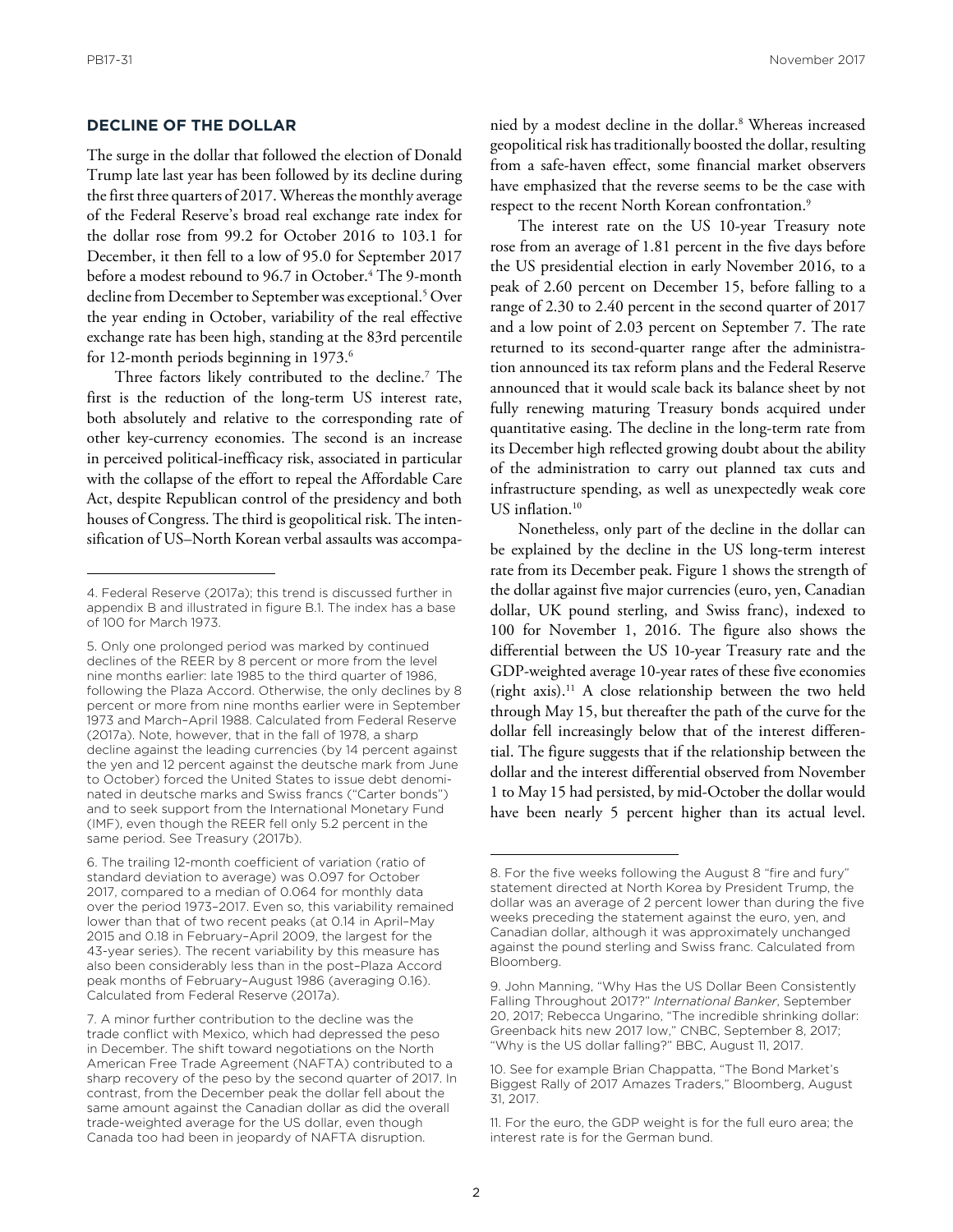

### **Figure 1 Dollar strength and 10-year interest differential against five advanced economies**

Notes: Left axis: GDP-weighted index of dollar against the euro, yen, pound sterling, Canadian dollar, and Swiss franc. Right axis: GDP-weighted 10-year US interest differential against corresponding government obligations (German bund for the euro). *Sources:* Bloomberg, IMF (2017b), and author's calculations.

Similarly, statistical relationships for the euro and yen individually indicate that only two-thirds of the dollar's decline against the yen and only about half of the dollar's decline against the euro can be explained by a decline in the longterm interest differential.<sup>12</sup> As discussed later, the euro has risen substantially this year, but relatively little of the dollar's decline can be explained by a greater rise of the euro against the dollar than corresponding increases of other currencies against the dollar.<sup>13</sup>

Overall, the narrowing of the interest differential from its initial post-election peak appears to be responsible for less than half of the decline of the dollar, with the other half or more attributable to a new political risk premium reflecting both domestic and external factors. This political risk serves as a caveat to what otherwise might be grounds for expecting a stronger dollar over the next year or so as the normalization of US monetary policy proceeds faster than that in the euro area and Japan. Thus, market forecasts anticipate that by September 2018 the 10-year government bond yield differential for the United States will widen from 2.28 percent to 2.90 percent against the Japanese yen, and from 1.89 percent to 2.20 percent against the German bund.<sup>14</sup>

### **PROSPECTIVE IMPACT OF US TAX REFORM**

In late September, the Trump administration released a broad description of its proposed tax reform (Treasury 2017a). It proposed cutting the corporate tax from 35 to

<sup>12.</sup> The models in Cline (2017a, 4) indicate that a rise of 100 basis points in this differential has tended to boost the dollar by 15 US cents against the euro and by 17 yen against the dollar. From the dollar's peak in mid-December to its low point in mid-September, the long-term interest differential fell by 47 basis points against the German bund and 35 basis points against the 10-year Japanese bond, which would have warranted a dollar decline of about 7 cents against the euro and by 6 yen per dollar. In this period the actual decline of the dollar was by 14 cents against the euro and 9 yen per dollar.

<sup>13.</sup> From December to October, the REER for the dollar fell 6.2 percent. The dollar fell 10.4 percent against the euro. The euro has a weight of 15 percent in the dollar's REER, so the extra decline against the euro would have contributed only  $(10.4 - 6.2) \times 0.15 = 0.63$  percentage point to the REER decline, about one-tenth of the total.

<sup>14.</sup> For the first half of October 2017, the 10-year rates were 2.34 percent for the United States, 0.06 percent for Japan, and 0.45 percent for the German bund (Bloomberg.) For September 2018, market forecasts are 3.0 percent for the United States, 0.1 percent for Japan, and 0.8 percent for the German bund (Consensus Economics 2017b).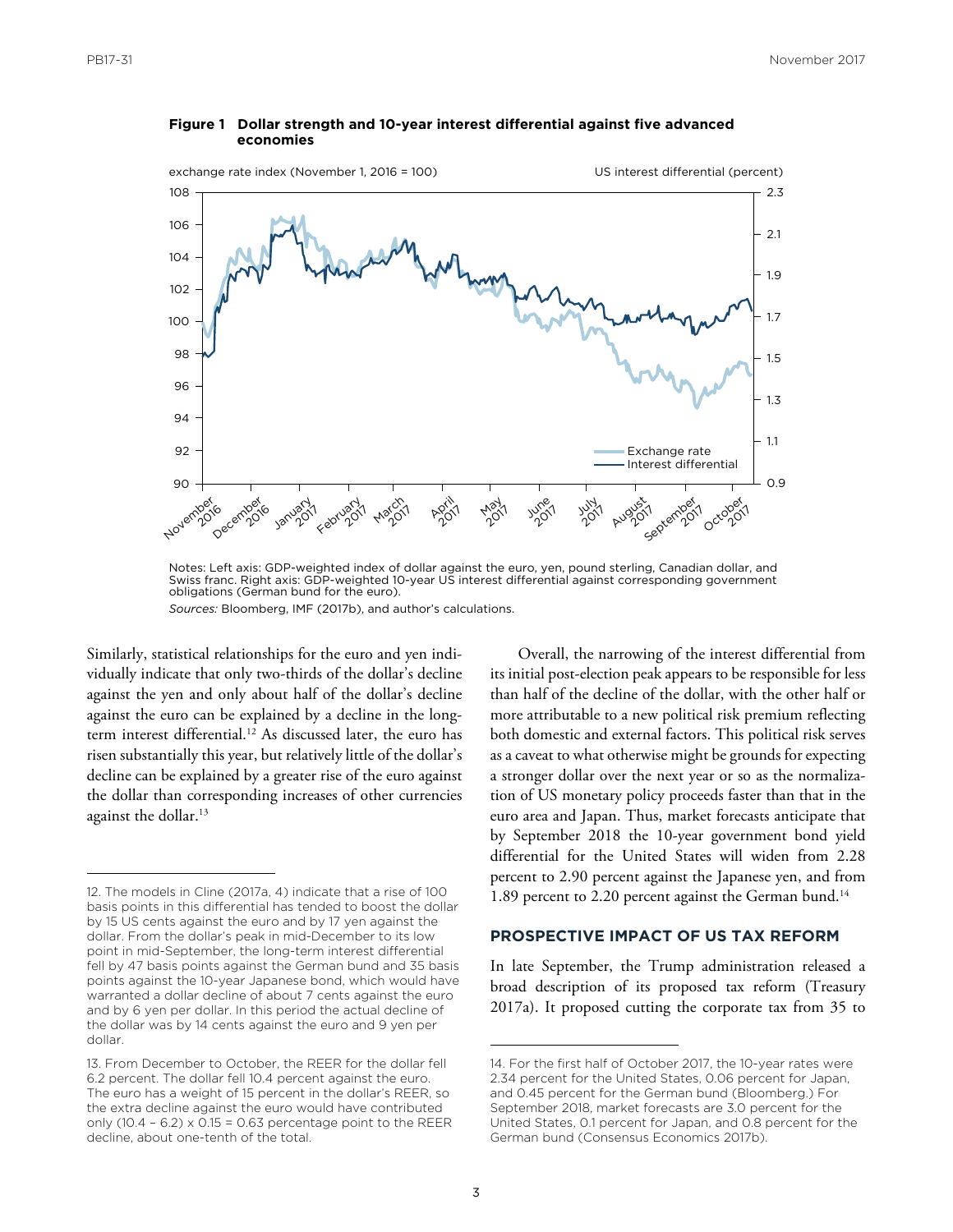20 percent; setting a maximum 25 percent tax on passthrough taxation of sole proprietorships, partnerships, and S (small-business) corporations; expensing capital investments for five years; and shifting to a territorial tax system exempting dividends from foreign subsidiaries. For personal taxes, the proposal called for a shift to just three tax brackets (12 percent, 25 percent, and 35 percent), with the possibility of an additional top tax rate. The standard deduction

**After a post-election surge of 3.9 percent from October 2016 to December, by October 2017 the REER for the dollar had fallen to 2.6 below its level a year earlier. Falling relative US interest rates drove the decline in the first two quarters of 2017; rising political risks at home (dysfunction) and abroad (North Korea) may have done so thereafter.**

would be doubled to \$24,000 (for married filers). Most tax deductions would be eliminated, including those for state and local taxes, but deductions would be retained for mortgage interest and charitable contributions. Importantly with respect to possible exchange rate and trade effects, the proposal omitted the idea of shifting the corporate tax to a destination basis and imposing a border tax adjustment of 20 percent on all imports and granting exemption to all exports (see Cline 2017b).

On November 2 the House Ways and Means Committee introduced the "Tax Cuts and Jobs Act." The proposal clarified the levels of the tax brackets, added a top bracket of 39.6 percent, and made other significant modifications.15 The Joint Committee on Taxation estimated the proposal's net revenue effects at a cumulative loss of \$1.5 trillion during 2018–27, or 0.63 percent of cumulative GDP over that period (Joint Committee 2017). After adding cumulative interest on the resulting increase in debt, the Congressional Budget Office (CBO) estimated that the total fiscal cost would be \$1.7 trillion, or 0.7 percent of cumulative GDP over the 10-year period (CBO 2017a), before taking account of any induced growth effects. The

average fiscal deficit for the period would rise from its baseline of 4.3 percent of GDP to 5.0 percent.

Even with some erosion of planned revenue as opposition confronts the planned removal of popular deductions, the magnitude of the revenue loss from the tax plan appears likely to be in the range of 1 percent of GDP annually or less.16 Applying the general equilibrium model developed in Cline (2017b) I find that tax cuts reducing revenue by 1 percent of GDP would boost the interest rate by 26 basis points, strengthen the dollar by 2 percent, and erode the nominal trade balance by about 0.25 percent of GDP.<sup>17</sup> Such an increase in the dollar would reverse less than half of the unexplained portion of its decline since December 2016. These illustrative estimates suggest that the scope for an upsurge in the dollar from tax reform may be modest rather than massive. As discussed in appendix C, however, the Tax Foundation (2017) projects large output and investment effects that would imply much larger capital inflows and trade deficits.

### **RISE IN THE EURO**

In contrast to the REER of the dollar, the REER for the euro has risen significantly this year. From December 2016 to October 2017, the euro's REER rose 4.0 percent. Of this amount, only 1.2 percentage point was attributable to the 11.5 percent rise of the euro against the dollar over this period. In mid-June the election of Emmanuel Macron as the new president of France eased euro area political risk from the populist right. Growth exceeded earlier expectations, and in July European Central Bank (ECB) president Mario Draghi indicated that by "autumn" the ECB would begin discussions of tapering quantitative easing (QE).<sup>18</sup>

<sup>15.</sup> These included a ceiling of \$10,000 on property tax deduction, a limit of \$500,000 on mortgages eligible for interest deduction, and a 20 percent tax on foreign companies operating in the United States on payments they make abroad from US operations. Richard Rubin, "House GOP Tax Plan Sticks With Big Corporate Cuts," *Wall Street Journal,* November 2, 2017.

<sup>16.</sup> Business opposition to the proposed excise tax on payments by multinationals to foreign affiliates, which was to provide \$155 billion in new revenue over the decade, caused House Republicans to drop the provision from the plan within one week of its announcement. "GOP Change to Foreign Tax Provision Leaves Gap in Tax Plan," *Wall Street Journal*, November 7, 2017.

<sup>17.</sup> In the fiscal, exchange rate, and trade general equilibrium model (FERTGEM) model (Cline 2017b), simulation B changes the economy-wide tax rate from 24.4 percent to 22.4 percent. The estimate here applies a rate of 23.4 [percent to simulation B. The model is available at https://](https://piie.com/publications/working-papers/trade-and-fiscal-deficits-tax-reform-and-dollar-general-equilibrium) piie.com/publications/working-papers/trade-and-fiscaldeficits-tax-reform-and-dollar-general-equilibrium (accessed on November 28, 2017).

<sup>18.</sup> Whereas private forecasts had placed 2017 growth at 1.7 percent in January, by September the estimate had risen to 2.1 percent (Consensus Economics 2017a, b). On the signal of tapering QE, see Karen Gilchrist, "Euro surges against dollar as Draghi says QE tightening talks will start in September," CNBC, July 20, 2017.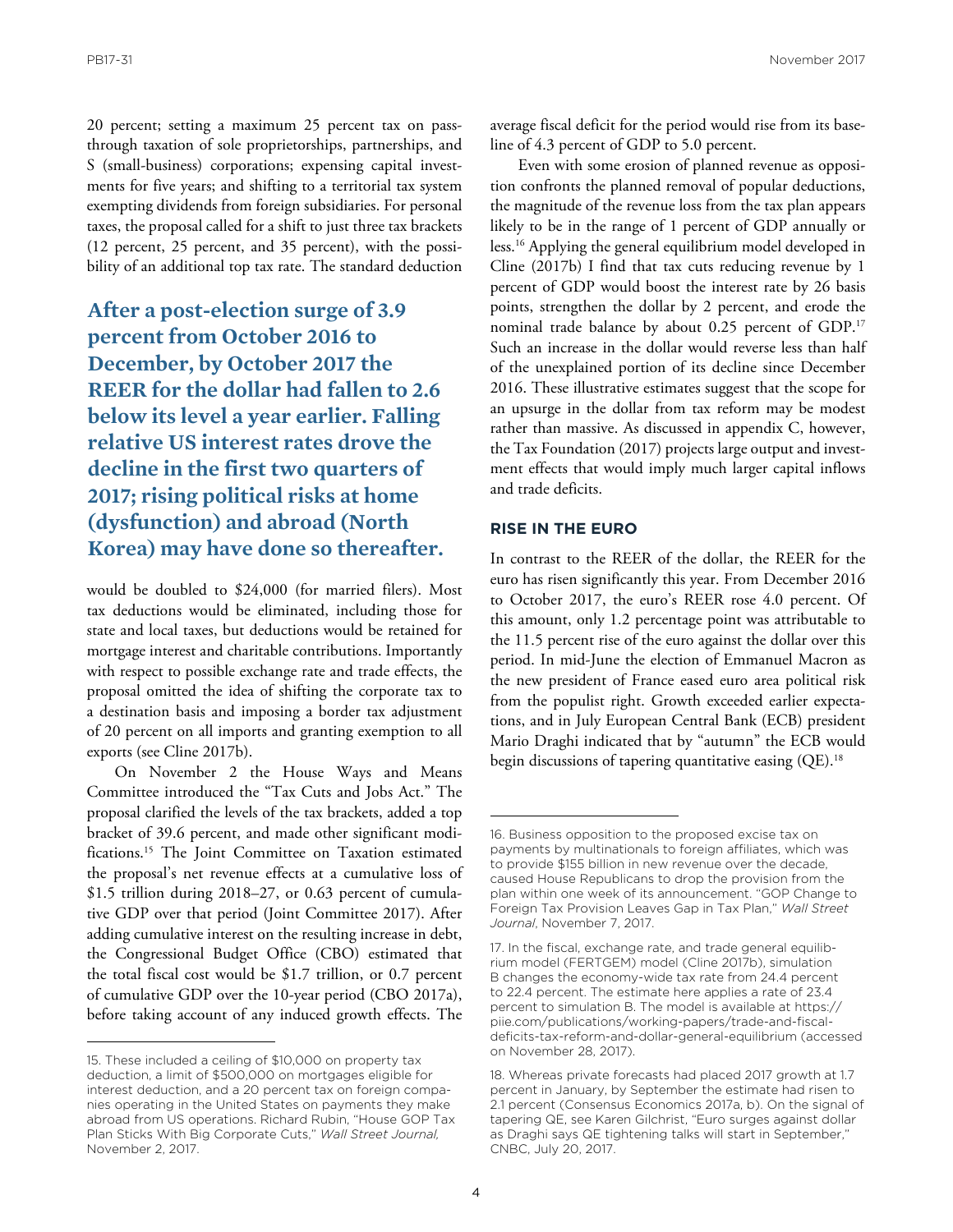

**Figure 2 REERs for six major emerging-market economies**

 $REER =$  real effective exchange rate *Sources:* Bloomberg and author's calculations.

### **TRENDS IN MAJOR EMERGING-MARKET CURRENCIES**

Three years ago the collapse in the price of oil marked the end of the commodity boom and the beginning of a phase of real depreciation by several emerging-market economies (see Cline 2015, 3). In late September 2017 the Federal Reserve announced that it would begin the process of reducing its balance sheet in October.<sup>19</sup> In view of the "taper tantrum" experienced in emerging-market currencies in mid-2013 after the Federal Reserve announced it would begin tapering down its amount of monthly securities purchases under quantitative easing, it is timely to review recent trends in major emerging-market exchange rates.

Figure 2 shows the path of the real effective exchange rate (REER) for six of these currencies, starting at June 2014

as an index base of 100.20 The real exchange rates for **Brazil**  and **Mexico** showed the greatest signs of downward pressure associated with falling commodity prices from June 2014 to June 2015. Thereafter, however, for both economies it was political developments that imposed further downward pressure: in Brazil, uncertainty associated with the process of impeachment of President Dilma Rousseff, and in Mexico, the threat of trade conflict with the United States with the Trump campaign and then election. Conversely, when the political dynamics reversed, the two currencies rebounded, as centrist Michel Temer replaced Rousseff as acting president in May 2016 and president in September 2016, and the NAFTA conflict transitioned to orderly renegotiation in early  $2017.<sup>21</sup>$ 

Despite financial market enthusiasm for the regime change in Brazil, debt sustainability risks remain large (IMF

<sup>19.</sup> Heather Long, "In sign of U.S. economy's strength, Fed to start reducing \$4.5 trillion balance sheet," *Washington Post*, September 20, 2017. In June the Federal Reserve had announced that the program would begin at a monthly reduction of \$10 billion and phase up to monthly reductions of \$50 billion after 12 months, with 60 percent of the reductions to be in holdings of Treasury obligations and 40 percent in holdings of agency debt and mortgage-backed securities (Federal Reserve 2017b).

<sup>20.</sup> The REERs deflate by consumer prices and apply the SMIM model trade weights.

<sup>21.</sup> The Mexican peso weakened again by October as the NAFTA negotiations entered a tense phase following US insistence that the agreement contain a "sunset clause" requiring renewal every five years, as well as high US local content requirements for automobiles imported from Canada and Mexico into the United States. David Lawder and Dave Graham, "US hikes tensions in NAFTA talks with call for 'sunset clause'," Reuters, October 12, 2017.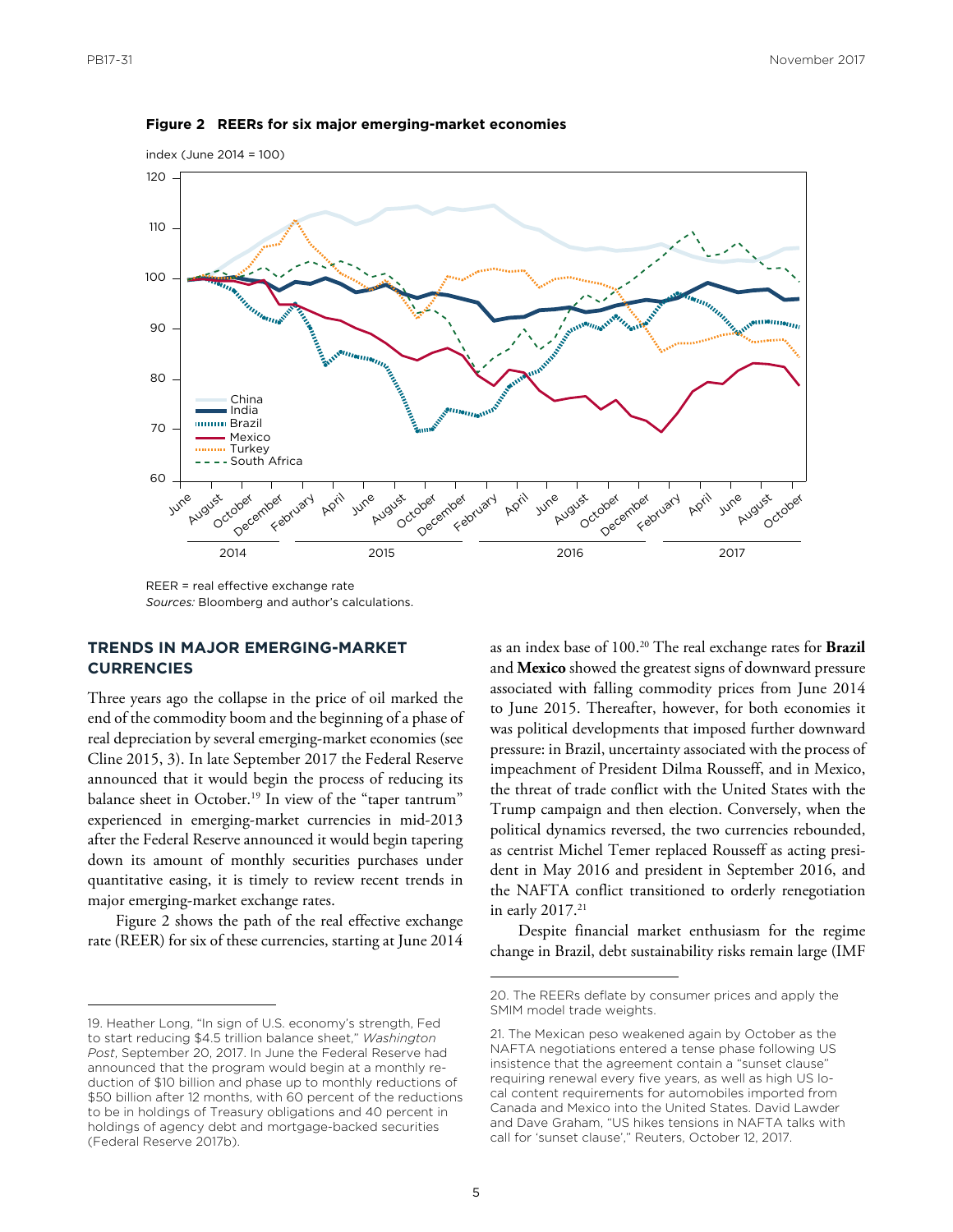2017c). After severe recession in 2015 and 2016, growth is projected to be sluggish in 2017–18 and reach a plateau of only 2 percent in the medium term. Success in curbing inflation has exceeded expectations, but crucial challenges remain for fiscal reform (especially trimming excessive social security expenditures), and the political climate remains stressed despite President Temer's congressional victory in August blocking an attempt to try him for corruption.<sup>22</sup>

### **Estimates suggest that the scope for an upsurge in the dollar from tax reform may be modest rather than massive.**

In the case of the largest emerging-market economy, **China**, the REER rose significantly in the same period that REERs for commodity exporters were falling. However, after rising 15 percent from June 2014 to February 2015, the REER for the renminbi began a slow decline and by September 2017 had given back about two-thirds of the increase. The decline occurred despite the use of substantial foreign exchange reserves to support the currency.<sup>23</sup> For **India**, the REER has remained within a narrower range. After easing about 8 percent through February 2016, the REER returned to its June 2014 level by April 2017, reflecting capital inflows associated with favorable economic performance.<sup>24</sup>

For **Turkey**, for most of the period after June 2014 the real exchange rate remained unchanged. However, after the failed coup attempt in July 2016, and the extensive wave of arrests and dismissals that followed it, the REER for the Turkish lira fell by about 15 percent by January 2017.25 Even though **South Africa** relies on commodities for about 60 percent of its exports (Cline 2015, 3), its REER held

24. "Rupee should not become too strong, says CEA Arvind Subramanian," *Economic Times*, April 28, 2017.

relatively steady from mid-2014 through mid-2015. From late 2015 to early 2016 the currency fell sharply, however, as rating agencies downgraded sovereign debt close to junk status (Fitch) or issued a warning (Standard & Poor's).26 After the return of a respected finance minister, Pravin Gordhan, at the end of the year, the REER gradually rebounded from its January 2016 low, helped by recovering prices for metals and the absence of further downgrades. The REER then returned to a declining path after the ouster of Gordhan in March 2017 and a downgrade to below-investment grade by Fitch in April.<sup>27</sup>

Another important emerging-market economy, **Argentina**, is not shown in figure 2 because its REER swings are so large they would not fit on the same scale. High inflation caused the REER to rise by 50 percent from June 2014 to November 2015, despite Argentina's reliance on commodity exports. A large spread developed between the black market and the official exchange rate.<sup>28</sup> Then after elections in late 2015, the new government of Mauricio Macri eliminated exchange controls and the peso fell sharply, bringing the REER back to the June 2014 level before ongoing inflation brought it back up to a plateau about 25 percent higher in the period after May 2016.

### **MORE MODERATE GLOBAL IMBALANCES DRIVEN BY CHINA AND THE UNITED STATES**

It is important to recognize that global imbalances are considerably smaller at present and as projected through 2022 by the International Monetary Fund (IMF) than in the early 2000s, especially during 2004–07 when the US current account deficit peaked at 5.8 percent of GDP in 2006 (\$806 billion) and China's surplus peaked at 9.9 percent of GDP in 2007 (\$353 billion). In contrast, based on the FEERs criterion of ±3 percent of GDP, *the United States has not been in excessive current account deficit since 2008, and China has not been in excessive surplus since 2011.*

Figure 3 shows trends in current account imbalances for the 30 nonoil economies covered in this series over the period 2001–16, as well as the corresponding projections by the IMF (2017b) for 2017–22.29 Panel A shows the number

<sup>22.</sup> Joe Leahy and Andres Schipani, "Brazil's pension and tax reforms back on track, says Meirelles," *Financial Times,*  August 10, 2017.

<sup>23.</sup> External reserves fell from \$4.01 trillion in June 2014 to \$3.11 trillion in August 2017. Based on international patterns of reserve composition (about 64 percent in US dollars, 20 percent in euros, 4 percent each in yen and pounds sterling, and 2 percent each in Australian and Canadian dollars (IMF 2017d), and given the US dollar's appreciation against these other reserve currencies, only about one-fourth of the reserves decline was likely to have been from valuation effects. Much of the use of reserves appears to have been to finance a reduction in debt owed abroad rather than domestic capital flight. See Cline (2016a, 15–16).

<sup>25. &</sup>quot;Turkey"s failed coup attempt: All you need to know," *Al Jazeera*, July 15, 2017.

<sup>26. &</sup>quot;South Africa gets a rating downgrade," *Economist*, December 7, 2015.

<sup>27. &</sup>quot;Fitch downgrades South Africa's credit rating to 'junk' status," CNBC, April 7, 2017.

<sup>28.</sup> As discussed in Cline (2016b, appendix B), for several years the Argentine government had understated inflation in the official statistics. The REER estimates here apply alternative private sector estimates of inflation for the period 2007–15.

<sup>29.</sup> The economies listed in table 1, excluding Norway, Russia, Saudi Arabia, and Venezuela.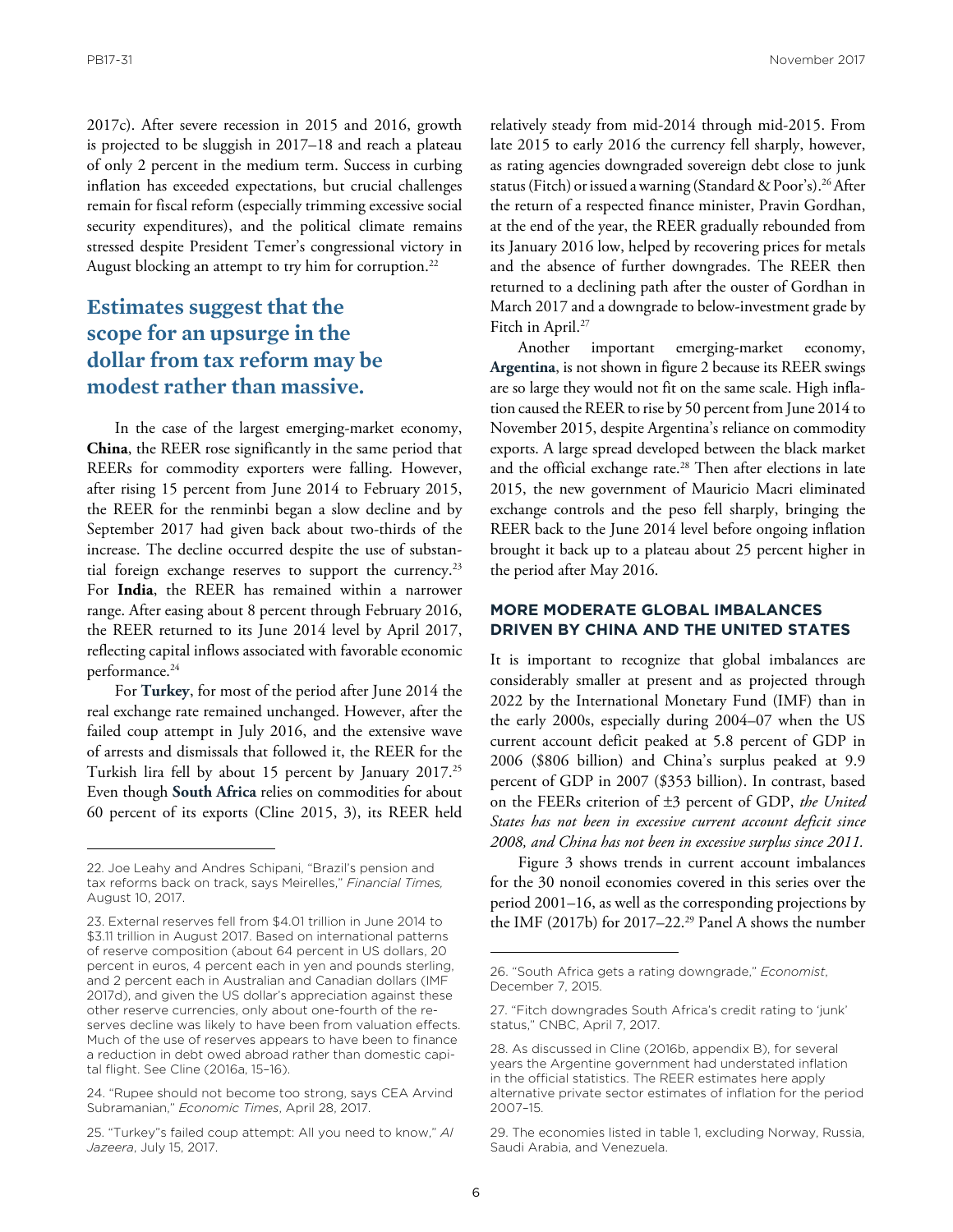



a. Number of economies





of excess-surplus and excess-deficit economies for each year, with the classification based on the ±3 percent of GDP criterion. Panel B shows the aggregate excess surpluses and aggregate excess deficits of these economies as a percent of total GDP of the 30 economies (at market exchange rates) over the same period.

In terms of the number of economies, there has been a surprising persistence of about one-half of the 30 nonoil economies being in excessive imbalance, with the average number of excess surplus economies at 9 and the average number in excess deficit at 6 for the full period 2001–16. As shown in panel B, however, in terms of the magnitudes, excess deficits declined sharply after 2008. Excess surpluses have also declined significantly, albeit with a partial rebound in 2015–16.

Figure 4 shows that virtually the entire narrowing of magnitudes of the excessive imbalances after 2008 can be attributed to the elimination of the excessive surplus of China and excessive deficit of the United States. For the excess-surplus economies excluding China, the aggregate excess surplus has remained relatively unchanged at about 0.3 to 0.4 percent of the aggregate GDP of the 30 economies, and for the excess-deficit economies excluding the United States, the aggregate excess deficit has remained at about 0.1 percent of the 30-economy aggregate GDP.

Similarly, as shown in figure 5, the GDP-weighted sum of absolute percent changes in REERs needed to reach FEERs is currently relatively low compared to past estimates in this series (albeit higher than in November 2012 through November 2014).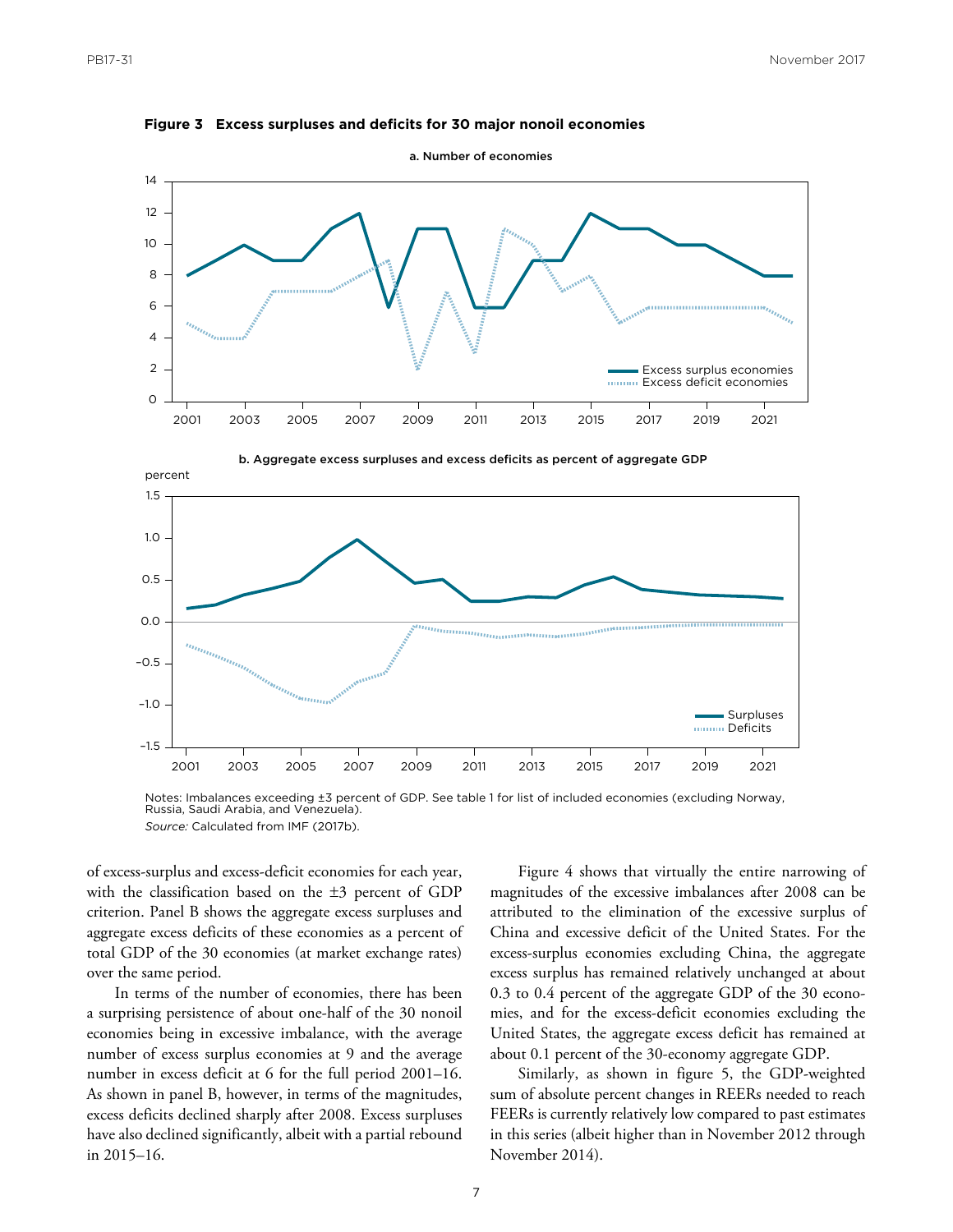

**Figure 4 Excess surpluses and deficits as percent of aggregate GDP for 30 major economies**

Note: See table 1 for list of included economies (excluding Norway, Russia, Saudi Arabia, and Venezuela). *Source:* Calculated from IMF (2017b).

Whereas global imbalances and exchange rate misalignments have moderated since the end of the Great Recession, political tolerance of imbalances has declined in at least the United States. The Trump administration's rhetoric of outrage about US trade deficits far exceeds any comparable critiques in 2005–08, even though the US current account deficit has fallen by about half since then. The dislocation caused by the Great Recession, and the growing attention to geographically concentrated adjustment problems from the impact of rising trade with China, have no doubt contributed to this decline in political tolerance of trade imbalances.<sup>30</sup> The  $\pm 3$  percent threshold for limiting the current account deficit is designed to reflect economic sustainability with respect to long-term external indebtedness. The threshold for political sustainability could be smaller, but there has

been no international agreement on the size of acceptable imbalances.<sup>31</sup>

<sup>30.</sup> For the administration's attack on excessive trade deficits with China, NAFTA, and Korea, and its attribution of the deficits to past unfair trade agreements, see USTR (2017). For the benchmark study on geographically concentrated disruption from trade with China, see Autor, Dorn, and Hanson (2013).

<sup>31.</sup> At the Seoul meeting of the G-20 in October 2010, Germany and Japan openly resisted US Treasury Secretary Timothy Geithner's effort to reach agreement among the major economies to limit their current account imbalances to ±4 percent of GDP. Although China had already planned to curb its surplus to below 4 percent by 2015, at the time it was criticizing the United States for engaging in its own currency manipulation through quantitative easing. The G-20 instead agreed only to pursue the goal of "reducing excessive imbalances …". Sewell Chan, "Nations Agree on Need to Shrink Trade Imbalances," *New York Times*, October 22, 2010; Patricia Zengerle and Krittivas Mukherjee, "Obama returns fire after China slams Fed's move," Reuters, November 8, 2010. The G-20 did go a step further in February 2013, when its communique pledged: "We will refrain from competitive devaluation. We will not target our exchange rates for competitive purposes." Charles Clover, Robin Harding, and Alice Ross, "G20 agrees to avoid currency wars," *Financial Times*, February 17, 2013.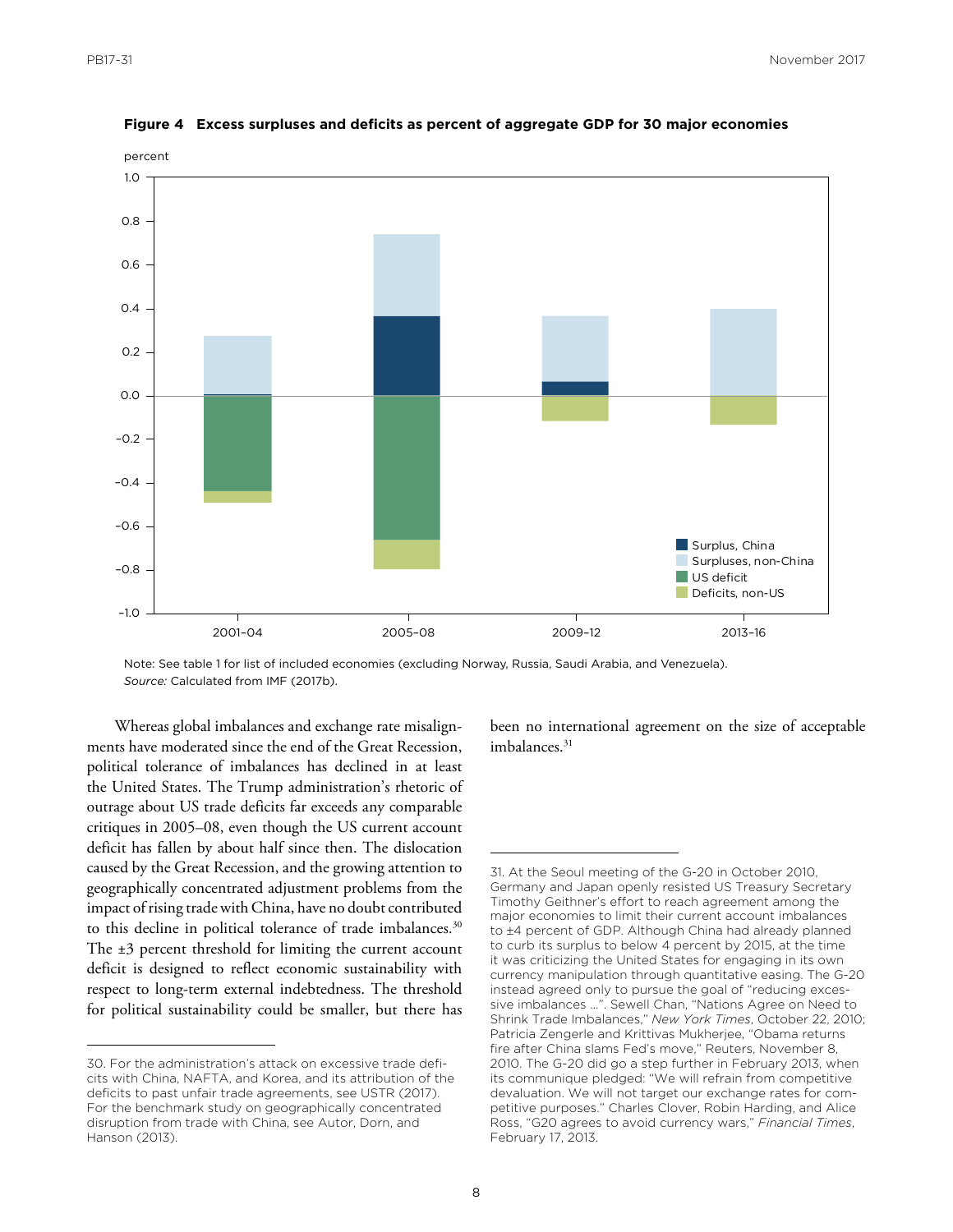

**Figure 5 GDP-weighted average absolute percentage change in REERs needed to reach FEERs (for 30 major economies)**

FEER = fundamental equilibrium exchange rate; REER = real effective exchange rate Note: See table 1 for list of included economies (excluding Norway, Russia, Saudi Arabia, and Venezuela). *Source:* Author's calculations from past estimates in this series. For a time series of misalignments, see https://piie.com/publications/policy-briefs/estimates-fundamental-equilibrium-exchange-rates-november-2015.

### **PROSPECTS FOR MEDIUM-TERM CURRENT ACCOUNT IMBALANCES**

The most recent World Economic Outlook (WEO) of the International Monetary Fund (2017b) serves as the basis for assessing prospective external imbalances of the economies covered in this series. An important exception is the United States, for which the projections apply an updated version of the model developed in Cline (2016a, appendix A). Table 1 reports the WEO projections for 34 major economies. The first column indicates the current account balance expected for 2017 as a percent of GDP. The second column shows projected GDP in dollar terms for 2022. At that time, the US economy will still be 28 percent larger than that of China and 53 percent larger than that of the euro area. $32$ The third column of the table indicates the Fund's projection of current account balances in 2022, as a percent of GDP. These show several familiar patterns: extremely large surpluses for Singapore, Taiwan, and to a lesser extent

32. The corresponding differences for 2017 are 62 percent against China and 55 percent against the euro area.

Switzerland; sizable surpluses for Korea and to a lesser extent Japan; and sizable surpluses for oil economies Norway and Russia. Only five countries show deficits exceeding 3 percent of GDP (Argentina, Chile, New Zealand, South Africa, and Turkey), and their excess imbalances are typically on the order of 1 percent of GDP beyond the 3 percent limit, far smaller than the excessive imbalances of the high-surplus economies.

The fourth column indicates an adjusted projection for 2022 based on the IMF projection but taking account of changes in exchange rates from the WEO base period to the October base in this study.<sup>33</sup> For the United States, the adjusted estimate is the 2022 balance projected in my own current account model.<sup>34</sup> A special adjustment  $(-3$  percent)

<sup>33.</sup> The WEO base period is July 20–August 17, 2017. The adjustment to an October base applies one-half of the change implied by the change in the REER multiplied by the country's current account impact parameter in the SMIM model, γ.

<sup>34.</sup> With updated parameters of the model estimating through 2016, the core equation is:  $NOTB<sub>t</sub> = 14.49 - 0.115$ *REER*<sub>t-2</sub> −3.96 *QU/QR*<sub>t</sub> −0.101 *gdif*<sub>t</sub> −0.114 *T*; R<sup>2</sup> = 0.88, where *NOTB* is the nonoil trade balance in goods and services as a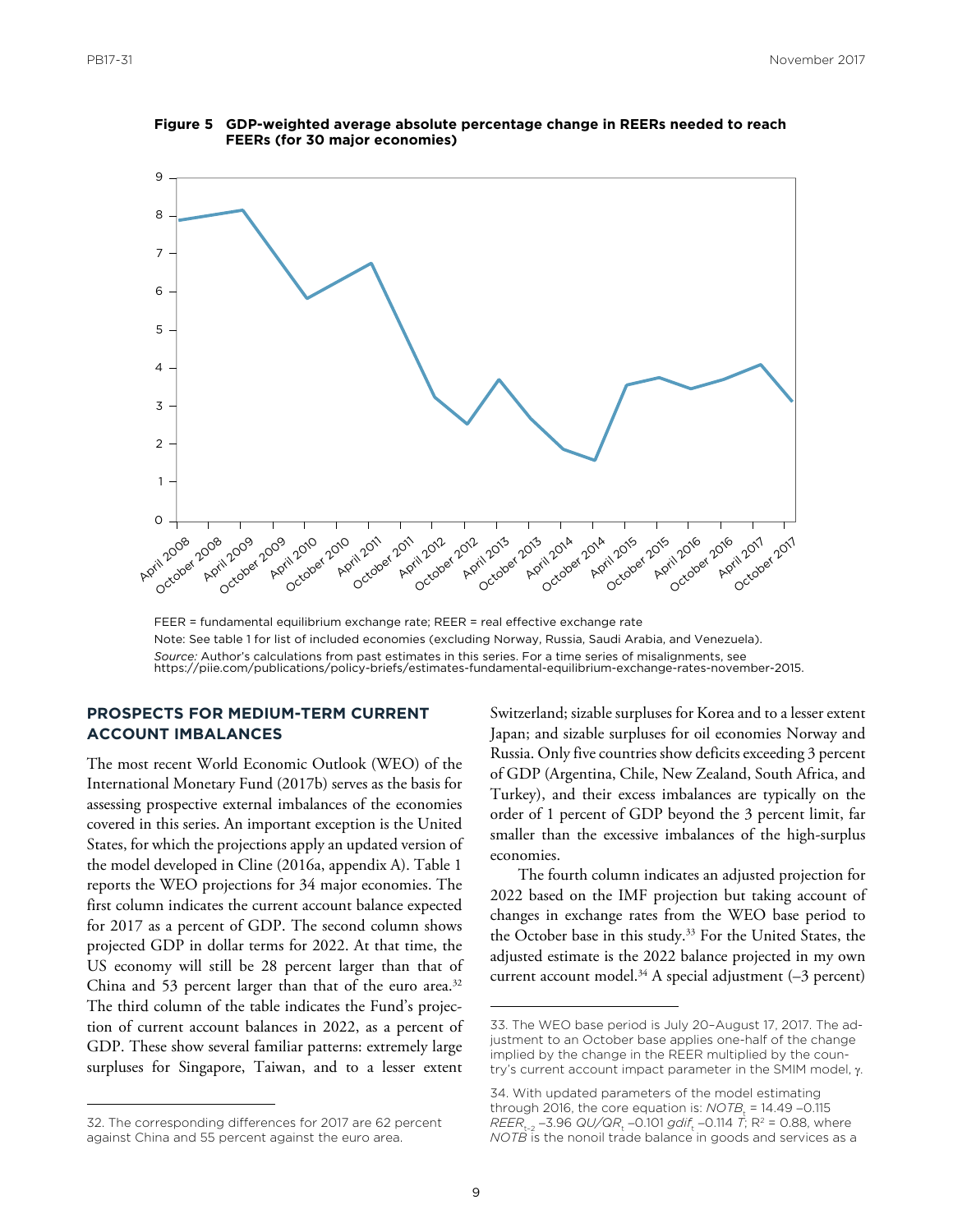| Country                   | <b>IMF</b> projection<br>of 2017 CA<br>(percent<br>of GDP) | <b>IMF 2022 GDP</b><br>forecast<br>(billions of<br>US dollars) | <b>IMF 2022 CA</b><br>forecast<br>(percent<br>of GDP) | Adjusted<br>2022 CA<br>(percent<br>of GDP) | <b>Target CA</b><br>(percent<br>of GDP) |  |
|---------------------------|------------------------------------------------------------|----------------------------------------------------------------|-------------------------------------------------------|--------------------------------------------|-----------------------------------------|--|
| <b>Pacific</b>            |                                                            |                                                                |                                                       |                                            |                                         |  |
| Australia                 | $-1.6$                                                     | 1,786                                                          | $-2.3$                                                | $-2.1$                                     | $-2.1$                                  |  |
| New Zealand               | $-3.6$                                                     | 260                                                            | $-3.9$                                                | $-3.2$                                     | $-3.0$                                  |  |
| Asia                      |                                                            |                                                                |                                                       |                                            |                                         |  |
| China                     | 1.4                                                        | 18,383                                                         | 0.2                                                   | 0.1                                        | O.1                                     |  |
| Hong Kong                 | 3.0                                                        | 401                                                            | 3.5                                                   | 4.4                                        | 3.0                                     |  |
| India                     | $-1.4$                                                     | 3,924                                                          | $-2.4$                                                | $-2.1$                                     | $-2.1$                                  |  |
| Indonesia                 | $-1.7$                                                     | 1,580                                                          | $-1.9$                                                | $-1.7$                                     | $-1.7$                                  |  |
| Japan                     | 3.6                                                        | 5,482                                                          | 3.7                                                   | 4.1                                        | 3.0                                     |  |
| Korea                     | 5.6                                                        | 1,878                                                          | 5.3                                                   | 5.8                                        | 3.0                                     |  |
| Malaysia                  | 2.4                                                        | 500                                                            | 1.8                                                   | 1.6                                        | 1.6                                     |  |
| Philippines               | $-0.1$                                                     | 543                                                            | $-1.0$                                                | $-0.8$                                     | $-0.8$                                  |  |
| Singapore                 | 19.6                                                       | 366                                                            | 16.9                                                  | 17.6                                       | 3.0                                     |  |
| Taiwan                    | 13.8                                                       | 662                                                            | 14.6                                                  | 15.2                                       | 3.0                                     |  |
| Thailand                  | 10.1                                                       | 524                                                            | 2.9                                                   | 3.1                                        | 3.0                                     |  |
| Middle East/Africa        |                                                            |                                                                |                                                       |                                            |                                         |  |
| Israel                    | 4.1                                                        | 421                                                            | 3.2                                                   | 3.4                                        | 3.0                                     |  |
| Saudi Arabia              | 0.6                                                        | 814                                                            | 1.6                                                   | 2.0                                        | 2.0                                     |  |
| South Africa              | $-2.9$                                                     | 419                                                            | $-3.8$                                                | $-3.2$                                     | $-3.0$                                  |  |
| Europe                    |                                                            |                                                                |                                                       |                                            |                                         |  |
| Czech Republic            | 0.6                                                        | 295                                                            | $-1.4$                                                | $-1.5$                                     | $-1.5$                                  |  |
| Euro area                 | 3.1                                                        | 15,389                                                         | 2.6                                                   | 2.8                                        | 2.8                                     |  |
| Hungary                   | 4.8                                                        | 168                                                            | 1.4                                                   | 2.2                                        | 2.2                                     |  |
| Norway                    | 5.5                                                        | 448                                                            | 6.1                                                   | 6.4                                        | 6.4                                     |  |
| Poland                    | $-1.0$                                                     | 698                                                            | $-2.2$                                                | $-2.0$                                     | $-2.0$                                  |  |
| Russia                    | 2.8                                                        | 1,805                                                          | 4.0                                                   | 3.8                                        | 3.8                                     |  |
| Sweden                    | 3.9                                                        | 711                                                            | 3.0                                                   | 3.2                                        | 3.0                                     |  |
| Switzerland               | 9.9                                                        | 789                                                            | 8.6                                                   | 6.4                                        | 3.0                                     |  |
| Turkey                    | $-4.6$                                                     | 1,132                                                          | $-3.8$                                                | $-3.3$                                     | $-3.0$                                  |  |
| United Kingdom            | $-3.6$                                                     | 2,961                                                          | $-2.5$                                                | $-2.5$                                     | $-2.5$                                  |  |
| <b>Western Hemisphere</b> |                                                            |                                                                |                                                       |                                            |                                         |  |
| Argentina                 | $-3.6$                                                     | 870                                                            | $-4.3$                                                | $-4.6$                                     | $-3.0$                                  |  |
| Brazil                    | $-1.4$                                                     | 2,629                                                          | $-2.0$                                                | $-1.8$                                     | $-1.8$                                  |  |
| Canada                    | $-3.4$                                                     | 2,052                                                          | $-2.1$                                                | $-0.4$                                     | $-0.4$                                  |  |
| Chile                     | $-2.3$                                                     | 320                                                            | $-3.5$                                                | $-3.5$                                     | $-3.0$                                  |  |
| Colombia                  | $-3.8$                                                     | 402                                                            | $-2.9$                                                | $-2.5$                                     | $-2.5$                                  |  |
| Mexico                    | $-1.7$                                                     | 1,551                                                          | $-2.2$                                                | 0.4                                        | 0.4                                     |  |
| <b>United States</b>      | $-2.4$                                                     | 23,505                                                         | $-2.5$                                                | $-3.4$                                     | $-3.0$                                  |  |
| Venezuela                 | $-0.4$                                                     | 161                                                            | $-1.6$                                                | $-3.5$                                     | $-3.5$                                  |  |

### **Table 1 Target current accounts (CA) for 2022**

IMF = International Monetary Fund

*Sources:* IMF (2017b) and author's calculations.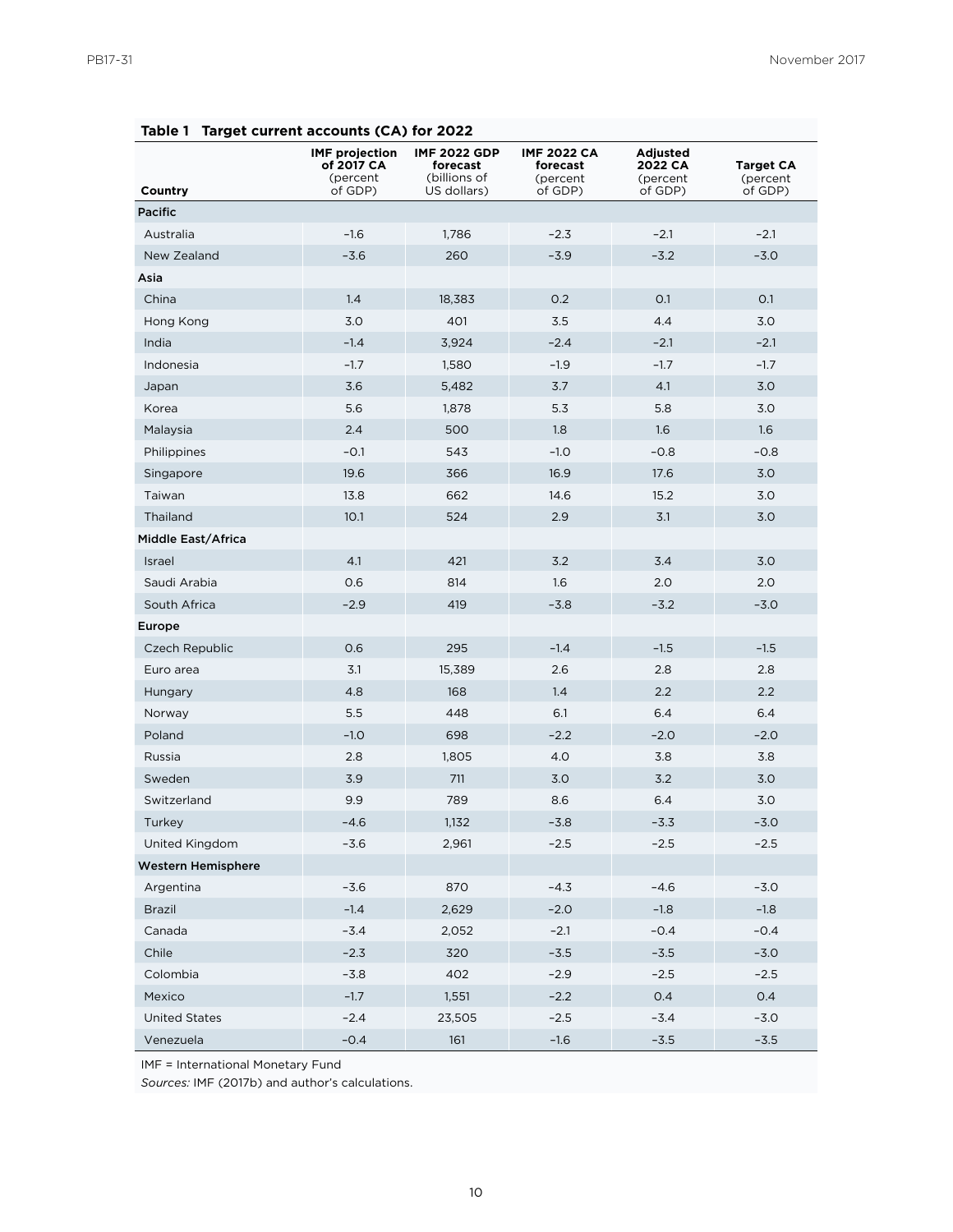is made to the Swiss current account to take account of over-attribution of capital income of Swiss-headquartered multinationals to residents.

My projection of the US current account deficit is again significantly larger than that of the IMF. The Fund projects the 2022 deficit at only 2.5 percent of GDP, a reduction from its spring WEO projection of 3.2 percent of GDP (IMF 2017a). I estimate the 2022 deficit at 3.4 percent of GDP, down from the estimate of 4.0 percent in the May 2017 projection (Cline 2017a). The adjusted current account estimates in the fourth column of table 1 incorporate the effect of reallocating across trading partners the difference between the IMF's projections and mine for the United States. This shift is especially important for Canada and Mexico.

### **Whereas global imbalances and exchange rate misalignments have moderated since the end of the Great Recession, political tolerance of imbalances has declined in at least the United States.**

The final column of table 1 indicates the target mediumterm current account for each economy. This target is simply the (adjusted) baseline estimate, if it lies within the range of ±3 percent of GDP, or the relevant 3 percent limit otherwise. The oil-exporting economies are exceptions, however. Their need to replace natural resource wealth with financial assets means their surpluses are not subject to the general 3 percent of GDP limit.

The exchange rate realignments needed to bring currencies to their FEER levels compatible with target current accounts are shown in table 2. The first column indicates the target change in the current account, equal to the difference between the last two columns of table 1. For the majority of economies, the target change is zero, because the projected current account lies between ±3 percent of GDP. For the United States, the target change is an increase of 0.4 percent of GDP. There are large targeted reductions in the surpluses

of Singapore and Taiwan and sizable reductions called for in the cases of Korea and Switzerland.

The third column of table 2 shows the percent change in the REER needed to accomplish the target change in the current account. This change equals the current account change (percent of GDP) divided by the impact parameter. For the United States, simulations place this parameter at –0.165, such that a 10 percent appreciation of the REER causes a 1.65 percent of GDP reduction in the current account balance. The target 0.4 percent of GDP improvement in the current account thus translates to a target REER depreciation of approximately 2 percent. Smaller, more open economies have higher impact parameters because trade is larger relative to GDP in those economies.<sup>35</sup>

Once the targets for all of the economies are taken into account jointly, international consistency means that each country's target cannot be met exactly. The second column in table 2 reports the simulation results for overall consistent current account changes. Because of the lopsided profile of the imbalances, with high excess surpluses in a few countries and much smaller excess deficits in a few countries, the SMIM model solution gives current account changes that underachieve the desired reduction of excess surpluses and overachieve the desired reduction in excess deficits. Even countries that had a zero target change thus have an increase in surpluses (or reduction in deficits), typically amounting to a few tenths of a percentage point of GDP. Correspondingly, in the fourth column of table 2, the model solution changes in REERs show depreciations that are about 1 to 1.5 percentage point larger than called for by the individual country's target, and appreciations for excess surplus countries that are about 1.5 percentage point smaller than the target changes. For the United States, whereas the change in the REER needed to meet the target change in the current account in isolation would be just 2 percent, the model result for international consistency boosts the depreciation to about 4 percent. On this basis, *the US dollar remains about 4 percent overvalued* in comparison to its FEER.

The fifth column of table 2 reports the actual average exchange rate of the currency in question against the US dollar in October 2017. The penultimate column shows the percent change in the bilateral exchange rate against the dollar needed to reach the FEER, and the final column shows the FEER in terms of the bilateral exchange rate against the dollar.

percent of GDP, *REER* is the broad real effective exchange rate of the Federal Reserve (March 1973 = 100), *QU/QR* is the ratio of real US GDP to rest-of-world real GDP (with 1990 = 1), *gdif* is the difference between US and rest-of-world growth (percentage points), *T* is time trend (1990 = 1), and subscript "t" is the year in question. The model incorporates capital income by projecting international assets and liabilities and taking into account rates of return by asset class, as well as transfers and a projection of the oil trade balance.

<sup>35.</sup> For example, the parameter is –0.40 for Korea, so the target change of –2.8 percent of GDP for the current account requires a real appreciation of 7 percent. Earlier individual country impact parameters are reported in Cline (2013, appendix B). Updated parameter values calculated in 2016 and used in the current SMIM model are broadly similar.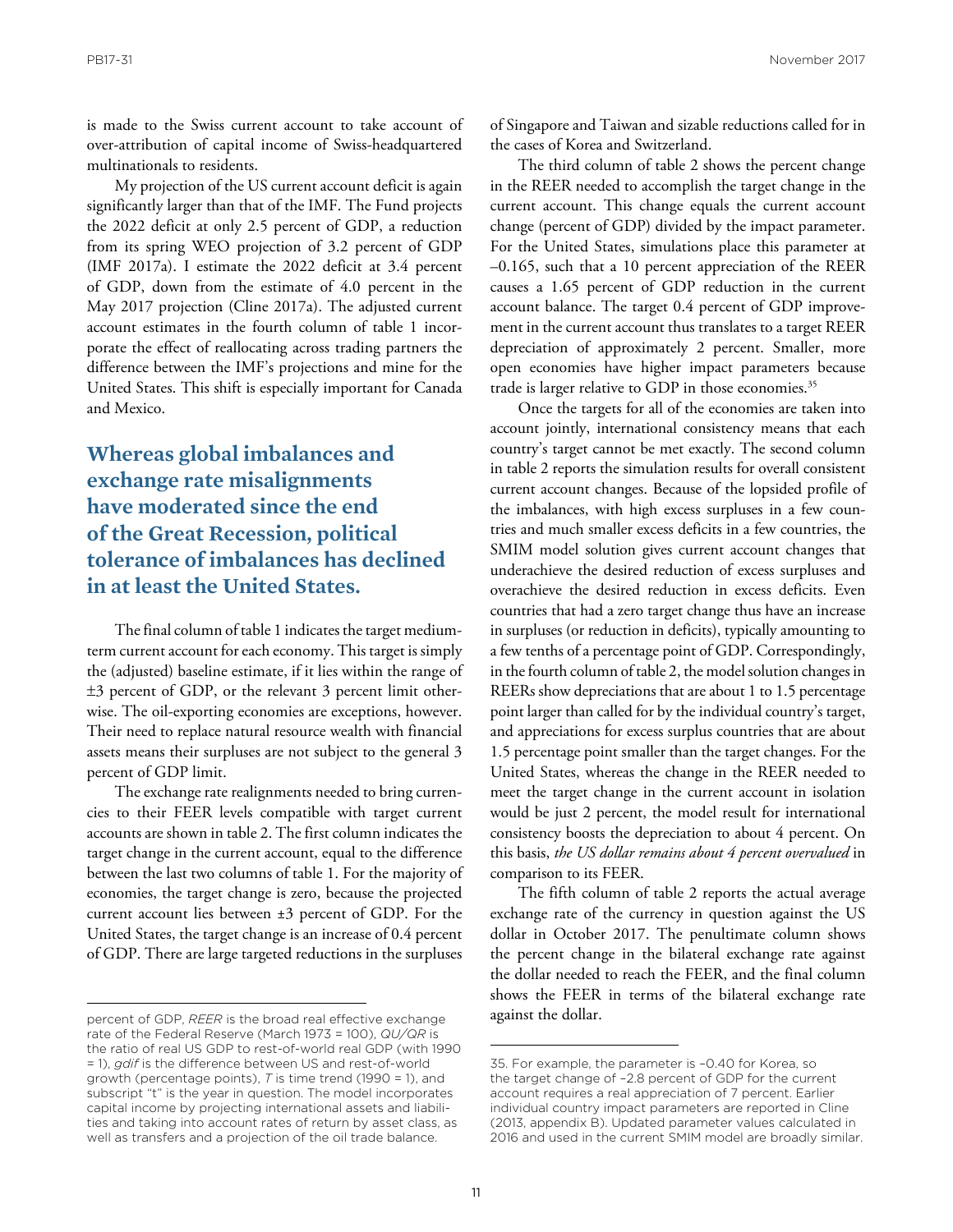|                      | <b>Changes in</b><br>current account as<br>percentage of GDP |                         | <b>Change in REER</b><br>(percent) |                         | Dollar exchange rate |                      | FEER-                     |
|----------------------|--------------------------------------------------------------|-------------------------|------------------------------------|-------------------------|----------------------|----------------------|---------------------------|
| Country              | Target<br>change                                             | Change in<br>simulation | Target<br>change                   | Change in<br>simulation | October<br>2017      | Percentage<br>change | consistent<br>dollar rate |
| <b>Pacific</b>       |                                                              |                         |                                    |                         |                      |                      |                           |
| Australia*           | 0.0                                                          | 0.3                     | 0.0                                | $-1.6$                  | 0.78                 | 5.6                  | 0.82                      |
| New Zealand*         | 0.2                                                          | 0.6                     | $-0.8$                             | $-2.1$                  | 0.70                 | 3.9                  | 0.73                      |
| Asia                 |                                                              |                         |                                    |                         |                      |                      |                           |
| China                | 0.0                                                          | 0.4                     | 0.0                                | $-1.7$                  | 6.63                 | 4.9                  | 6.32                      |
| Hong Kong            | $-1.4$                                                       | $-0.9$                  | 2.7                                | 1.8                     | 7.81                 | 9.2                  | 7.15                      |
| India                | 0.0                                                          | 0.4                     | 0.0                                | $-1.6$                  | 65.1                 | 3.3                  | 63.0                      |
| Indonesia            | 0.0                                                          | 0.3                     | 0.0                                | $-1.6$                  | 13,528               | 8.2                  | 12,504                    |
| Japan                | $-1.1$                                                       | $-0.8$                  | 6.7                                | 5.2                     | 113                  | 11.3                 | 101                       |
| Korea                | $-2.8$                                                       | $-2.2$                  | 7.0                                | 5.7                     | 1,134                | 11.8                 | 1,014                     |
| Malaysia             | 0.0                                                          | 0.8                     | 0.0                                | $-1.6$                  | 4.23                 | 8.7                  | 3.89                      |
| Philippines          | 0.0                                                          | 0.3                     | 0.0                                | $-1.4$                  | 51.4                 | 7.9                  | 47.6                      |
| Singapore            | $-14.6$                                                      | $-13.8$                 | 29.3                               | 27.5                    | 1.36                 | 34.8                 | 1.01                      |
| Taiwan               | $-12.2$                                                      | $-11.6$                 | 28.2                               | 26.8                    | 30.3                 | 33.3                 | 22.7                      |
| Thailand             | $-0.1$                                                       | 0.7                     | 0.1                                | $-1.4$                  | 33.2                 | 5.9                  | 31.4                      |
| Middle East/Africa   |                                                              |                         |                                    |                         |                      |                      |                           |
| Israel               | $-0.4$                                                       | $-0.1$                  | 1.4                                | 0.3                     | 3.51                 | 4.1                  | 3.37                      |
| Saudi Arabia         | 0.0                                                          | 0.4                     | 0.0                                | $-1.2$                  | 3.75                 | 5.2                  | 3.56                      |
| South Africa         | 0.2                                                          | 0.4                     | $-0.6$                             | $-1.6$                  | 13.70                | 2.9                  | 13.32                     |
| Europe               |                                                              |                         |                                    |                         |                      |                      |                           |
| Czech Republic       | 0.0                                                          | 0.4                     | 0.0                                | $-0.9$                  | 21.9                 | 1.7                  | 21.6                      |
| Euro area*           | 0.0                                                          | 0.5                     | 0.0                                | $-2.0$                  | 1.18                 | 1.9                  | 1.20                      |
| Hungary              | 0.0                                                          | 0.4                     | 0.0                                | $-0.8$                  | 264                  | 1.8                  | 259                       |
| Norway               | 0.0                                                          | 0.3                     | 0.0                                | $-1.0$                  | 8.00                 | 1.9                  | 7.85                      |
| Poland               | 0.0                                                          | 0.4                     | 0.0                                | $-1.0$                  | 3.63                 | 1.5                  | 3.57                      |
| Russia               | 0.0                                                          | 0.3                     | 0.0                                | $-1.0$                  | 57.7                 | 2.8                  | 56.2                      |
| Sweden               | $-0.2$                                                       | 0.2                     | 0.7                                | $-0.6$                  | 8.18                 | 2.1                  | 8.01                      |
| Switzerland          | $-3.4$                                                       | $-3.0$                  | 7.7                                | 6.9                     | 0.98                 | 10.0                 | 0.89                      |
| Turkey               | $0.3\,$                                                      | 0.5                     | $-1.2$                             | $-2.2$                  | 3.68                 | $1.2\,$              | 3.64                      |
| United Kingdom*      | 0.0                                                          | 0.3                     | 0.0                                | $-1.1$                  | 1.32                 | 2.2                  | 1.35                      |
| Western Hemisphere   |                                                              |                         |                                    |                         |                      |                      |                           |
| Argentina            | 1.6                                                          | 1.8                     | $-10.3$                            | $-12.1$                 | 17.46                | $-9.0$               | 19.19                     |
| <b>Brazil</b>        | 0.0                                                          | 0.2                     | 0.0                                | $-1.9$                  | 3.19                 | 1.3                  | 3.15                      |
| Canada               | $0.0\,$                                                      | 0.2                     | 0.0                                | $-0.6$                  | 1.26                 | 1.1                  | 1.25                      |
| Chile                | 0.5                                                          | 0.9                     | $-1.6$                             | $-3.0$                  | 630                  | 1.0                  | 624                       |
| Colombia             | 0.0                                                          | 0.2                     | 0.0                                | $-1.3$                  | 2,954                | 1.3                  | 2,915                     |
| Mexico               | 0.0                                                          | 0.2                     | 0.0                                | $-0.7$                  | 18.8                 | 1.3                  | 18.6                      |
| <b>United States</b> | 0.4                                                          | 0.7                     | $-2.2$                             | $-4.4$                  | 1.00                 | 0.0                  | 1.00                      |
| Venezuela            | 0.0                                                          | 0.3                     | 0.0                                | $-1.4$                  | 10.05                | 2.2                  | 9.84                      |

**Table 2 Results of the simulation: FEERs estimates**

FEER = fundamental equilibrium exchange rate; REER = real effective exchange rate

\* The currencies of these countries are expressed as dollars per currency. All other currencies are expressed as currency per dollar.

*Source:* Author's calculations.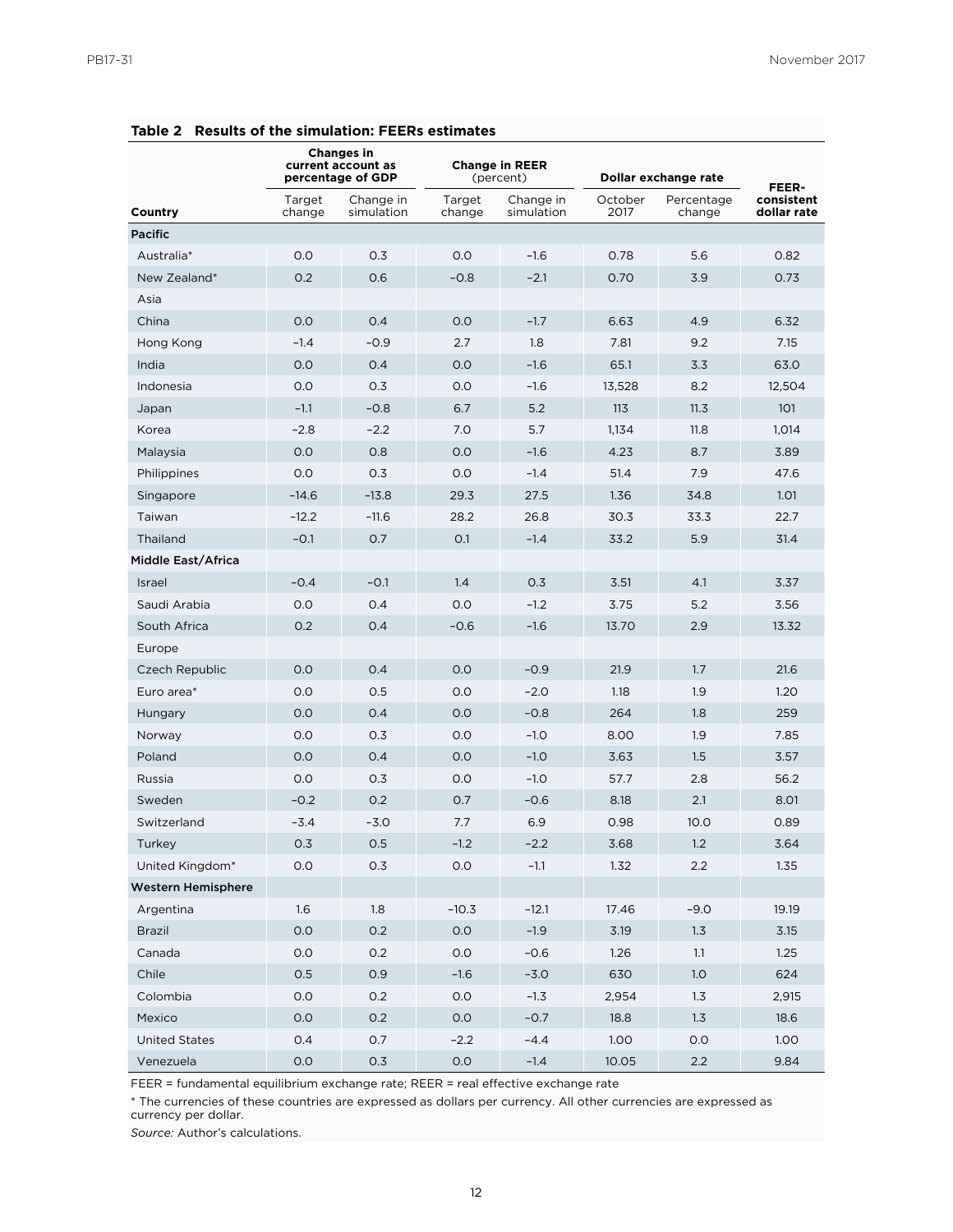



ARG = Argentina, AUS = Australia, BRZ = Brazil, CAN = Canada, CHL = Chile, CHN = China, COL = Colombia, CZH = Czech Republic,<br>EUR = Euro area, HK = Hong Kong, HUN = Hungary, IND = India, IDN = Indonesia, ISR = Israel, JPN FEER = fundamental equilibrium exchange rate; REER = real effective exchange rate *Source:* Author's calculations.

Figure 6 shows the percent changes in exchange rates needed to reach FEERs for both the REER and the bilateral exchange rate against the US dollar. Just one country— Argentina—needs a bilateral depreciation against the dollar, whereas large appreciations of both REERs and bilateral rates against the dollar are called for in the cases of Singapore and Taiwan. Significant appreciations of both REERs and bilateral rates against the dollar are also needed for Switzerland, Korea, and Japan. Other economies have minimal required changes in REERs but sizable bilateral appreciations against the dollar—especially in Asia—reflecting trading partner patterns. In this regard, the model results for changes in bilateral rates against the dollar are closest to changes in REERs for the two economies that trade the most with the United States: Canada and Mexico.

### **CONCLUSION**

The REER for the US dollar fell by 6.3 percent from its monthly peak in December 2016 to the October base period used in this study. As a consequence, *whereas the dollar was overvalued against its FEER by 8 percent in May (Cline 2017a), its overvaluation has narrowed to about 4 percent*. Through May the slide of the dollar could be explained by the path of interest rate differentials, as the US Treasury benchmark 10-year rate declined significantly, even as those of Germany and Canada rose. Thereafter the additional decline of the dollar was increasingly unexplained by changing interest differentials. Rising political risk domestically (from concern about political dysfunction) and externally (from tensions with North Korea) may have played an important role in the additional downward pressure on the dollar.

A source of uncertainty for the dollar going forward is whether Congress will pass a tax reform that causes a significant widening in the fiscal deficit. In estimates using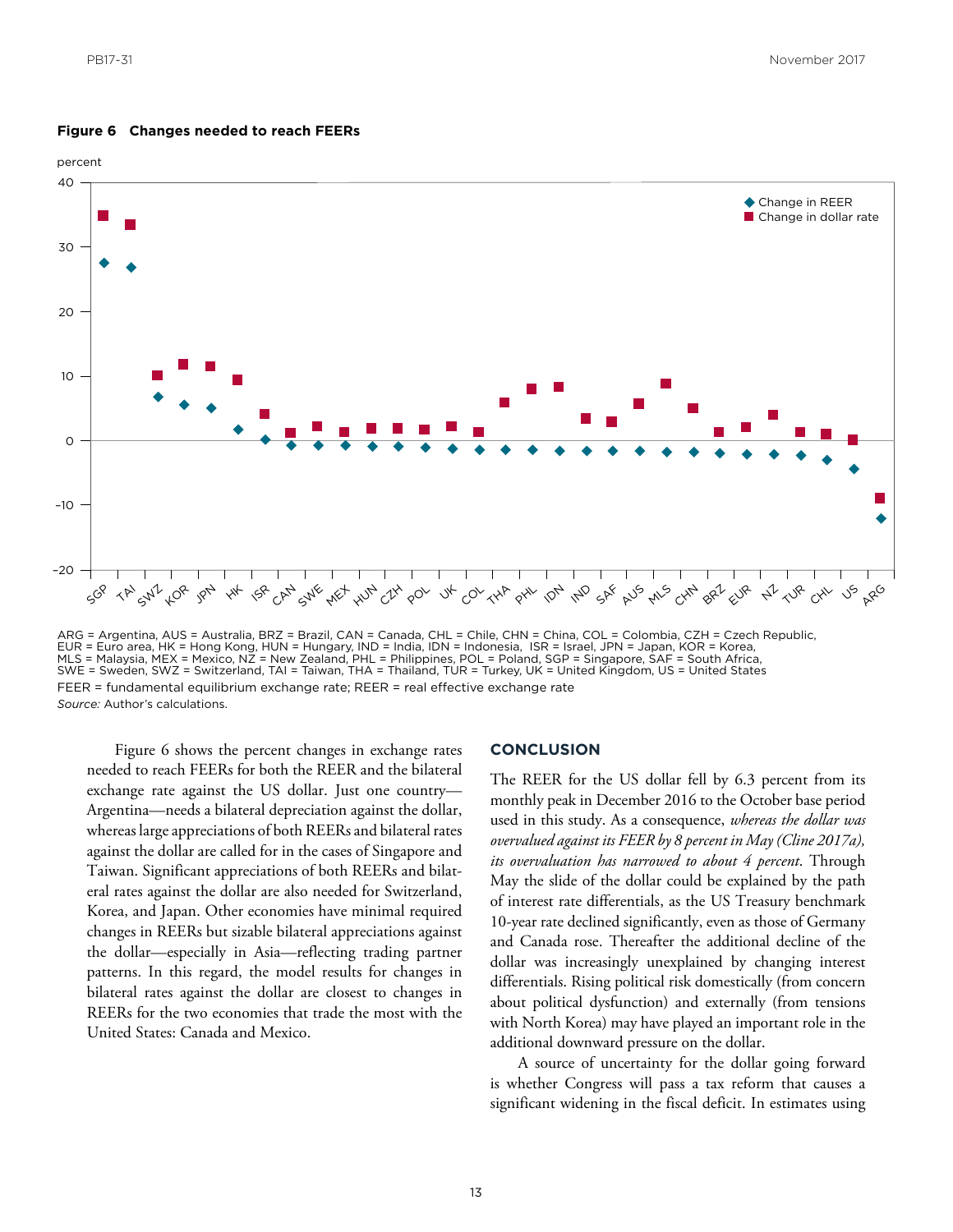a general equilibrium model, the prospective revenue loss on the order of 1 percent of GDP annually would boost interest rates by about 25 basis points and cause a rise in the REER by about 2 percent. Although such a rise would only partially reverse the decline of the dollar in the first 10 months of 2017, it would add to the potential upward pressure from prospective renewed widening in US relative monetary tightening, given the still asynchronous normalization of monetary policy in the United States versus that in the euro area and Japan. Thus, although the degree of dollar overvaluation by October was modest, grounds for concern remain, especially in view of the potential for overvaluation and larger future deficits to intensify trade conflict. The Trump administration's seeming objective of balanced trade with major trading partners, even on an individual-country basis, heightens the potential for such conflict.

© Peterson Institute for International Economics. All rights reserved.

This publication has been subjected to a prepublication peer review intended to ensure analytical quality. The views expressed are those of the author. This publication is part of the overall program of the Peterson Institute for International Economics, as endorsed by its Board of Directors, but it does not necessarily reflect the views of individual members of the Board or of the Institute's staff or management.

The Peterson Institute for International Economics is a private nonpartisan, nonprofit institution for rigorous, intellectually open, and indepth study and discussion of international economic policy. Its purpose is to identify and analyze important issues to make globalization beneficial and sustainable for the people of the United States and the world, and then to develop and communicate practical new approaches for dealing with them. Its work is funded by a highly diverse group of philanthropic foundations, private corporations, and interested individuals, as well as income on its capital fund. About 35 percent of the Institute's resources in its latest fiscal year were provided by contributors from outside the United States. A list of all financial supporters is posted at https://piie.com/sites/default/files/supporters.pdf.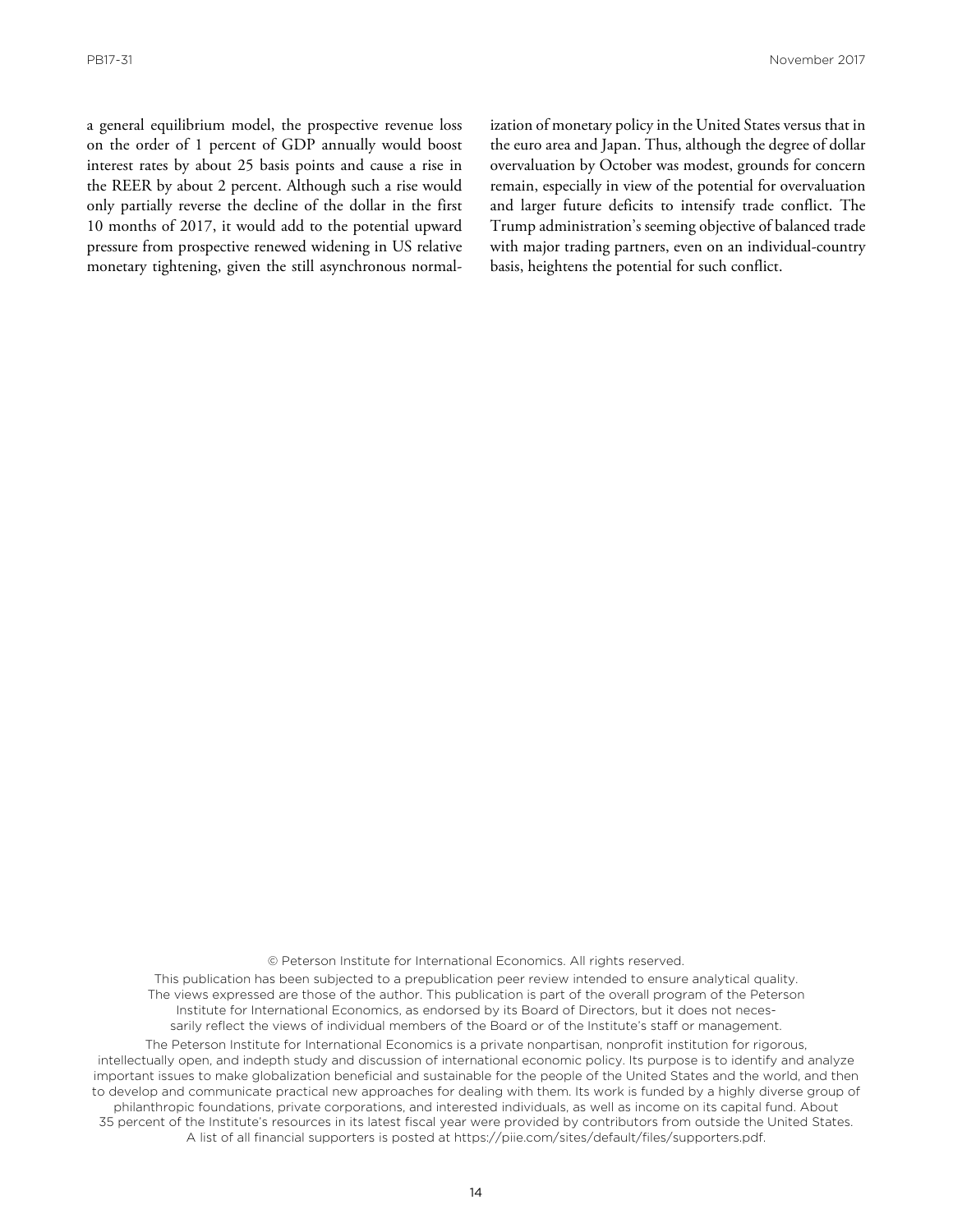### **APPENDIX A**

### **SHOULD THE US CURRENT ACCOUNT TARGET BE MORE DEMANDING?36**

The target of limiting the current account deficit to no more than 3 percent of GDP has remained unchanged since the initial estimates in this series. It is reasonable to ask, however, whether changes in long-term economic prospects warrant a change in this target, at least for the important case of the United States. Cline and Williamson (2008) and Cline (2005, 172–74) set forth the various grounds for setting the deficit limit at 3 percent of GDP for both developing and advanced economies. (The 3 percent ceiling on surpluses reflects symmetry and global adding-up.) At a summary level, the analytics behind this target derive from setting a reasonable target for the long-term ratio of net external liabilities to GDP and from recognizing that in the long term the marginal ratio becomes the average ratio.

Suppose the desired limit for net international liabilities relative to GDP is  $\lambda$ . Define  $\pi$  as the ratio of the current account deficit to GDP, *Y* as GDP, and *L* as net international liabilities. Let  $g$  be the nominal growth rate. The change in net international liabilities is the current account deficit, and the change in nominal GDP is the nominal growth rate multiplied by GDP. Thus, at the margin, the ratio of additional external net liabilities to additional GDP, defined as *z*, will be:

$$
z = \frac{\pi Y}{gY} = \frac{\pi}{g} \tag{A.1}
$$

In the long term this marginal ratio becomes the average ratio, which is not to exceed the target  $\lambda$ . At this limit,

$$
z = \lambda; \ \pi = \lambda g \tag{A.2}
$$

For advanced economies prior to the Great Recession, benchmark growth rates were on the order of 3 percent in real terms, and inflation was on the order of 2 percent, placing *g* at 5 percent. In order to hold  $\lambda$  to no more than 0.6 (60 percent of GDP), the current account deficit could be no more than 3 percent of GDP ( $\pi$  = 0.6  $\times$  5 percent).

For the United States, in the "Old Normal" base period of 1990–2007, real GDP growth was an average of 2.98 percent, and average inflation for the GDP deflator was 2.32 percent, conforming to the benchmark 5 percent for nominal growth. In the post–Great Recession period of 2010–16, real growth was an average of 2.14 percent and GDP inflation an average of 1.56 percent, reducing nominal growth to 3.72 percent (BEA 2017c). For the prospective

"New Normal," as projected by the Congressional Budget Office, real growth in 2019–27 is placed at 1.83 percent and nominal growth at 3.81 percent (CBO 2017b, 21). So the term "*g*" has indeed fallen from about 5 percent to about 4 percent. If the target for  $\lambda$  remained unchanged at 0.6, this reduction in the growth rate would imply a limit of 2.4 percent of GDP for the target current account deficit.

However, there is another major change that has occurred that should affect one's thinking about the sustainable level of external liabilities: The real interest rate has fallen. From 1990 through 2007, the average real 10-year Treasury rate was 2.86 percent.<sup>37</sup> For 2010–16, the real rate fell to 0.35 percent. Going forward, the CBO (2017b) projects the 10-year Treasury rate at an average of 3.63 percent in nominal terms and 1.63 percent in real terms.

The burden of debt depends on its price, the interest rate. From the Old Normal to the New Normal, the real interest rate for the "safe" 10-year Treasury obligation will have fallen from about 2.9 percent to about 1.6 percent. Adding say 200 basis points to translate to private financial market rates including risk spread, the corresponding real decline would be from about 4.9 percent to 3.6 percent. For the same real burden of net external liabilities as 60 percent of GDP under the old benchmarks, the new benchmark would become 82 percent (=  $60 \times [4.9/3.6]$ ).

As a consequence, an appropriate change in the benchmark for sustainable net foreign liabilities can yield a current account deficit limit that is not much changed despite the decline in the prospective growth rate. For π, λ*g* yields 0.6  $\times$  5 = 3 percent under the Old Normal conditions. But adjusting the target for the long-term ratio of net liabilities to GDP, the same equation yields  $0.82 \times 3.81 = 3.1$  percent under New Normal conditions.

The decline in the prospective real interest rate thus offsets the decline in the prospective growth rate, if the objective is to hold the real burden of long-term net international liabilities unchanged. This conclusion is reinforced when it is considered that asymmetric returns on external assets versus liabilities have continued to yield a relatively large surplus for net capital income in the US current account, even though net international liabilities have risen significantly (see appendix B). The offsetting influence of lower interest rates is similar to that in the standard equation for stability of public debt:  $ps = \beta(r^* - g^*)$ , where *ps* is the primary surplus (percent of GDP) required to hold the ratio of debt to GDP constant,  $\beta$  is the debt to GDP ratio,  $r^*$  is the real interest rate, and  $g^*$  is the real growth rate (Cline 2010).

<sup>36.</sup> I thank my colleague Joseph Gagnon for raising this question.

<sup>37.</sup> For 2003 and after, this rate is the inflation-indexed rate (Federal Reserve 2017c). For 1990 through 2002 the real rate is calculated as the nominal rate for the 10-year obligation minus the average of consumer price inflation in the current and three previous years (Federal Reserve 2017c, BLS 2017).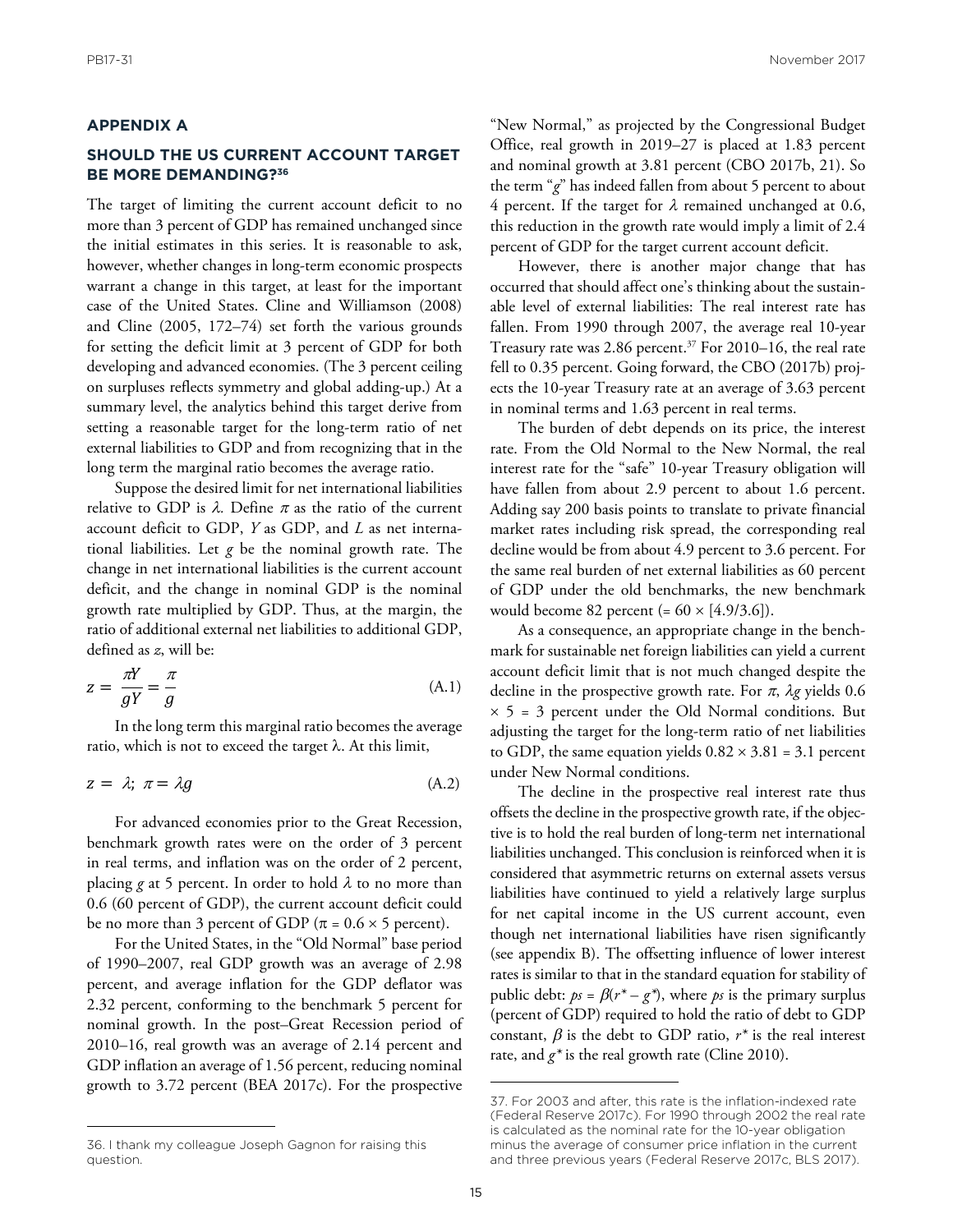### **APPENDIX B**

### **REAL EXCHANGE RATE TRENDS AND CURRENT ACCOUNT PROSPECTS FOR THE UNITED STATES**

Figure B.1 shows monthly values of the Federal Reserve's broad real exchange rate index for the US dollar from January 1973 to October 2017 (with March 1973 = 100). This long-term path serves as an important reminder that even with the downward reversal since the December 2016 peak, the dollar remains considerably stronger than its low point in July 2011 (the month of the debt-ceiling crisis). After declining by 6.2 percent from its monthly peak in December to its average in October, the real value of the dollar is close to the level in 2004. There is a two-year lag from the exchange rate signal to the current account outcome (see Cline 2016a). The largest US current account deficit on record was the 5.8 percent of GDP reached in 2006 (BEA 2017a, Cline 2005, 2). It is thus reasonable to ask whether an extremely large current account deficit should be expected two years from now despite the recent reversal of the post-election surge.

Mainly because of the reduction in the US deficit in oil trade, but also because of a rise in net capital income, the size of the overall current account deficit is now about 2.3 percent smaller than it would have been for the same real exchange rate in the mid-2000s, before incorporating long-term trend effects.38 The oil deficit has fallen from almost 2 percent of GDP in 2016 to about 0.3 percent in 2016 (Census 2017). The balance on capital income has risen from an average of 0.3 percent of GDP in the decade 1997–2006 to an average of 1.1 percent in the decade 2007–16 (BEA 2017a). The decline in interest rates has thus more than offset the rise in US net international liabilities from 13 percent of GDP in 2006 to 45 percent in 2016 (Federal Reserve 2017b). The overall effect is that the US current account deficit is on track to widen but not as much as might have been expected from the 2006 experience. As indicated in table B.1, the current account balance is likely to rise from 2.4 percent of GDP in 2016 to 2.9 percent this year, 3.3 percent next year, and 3.4 percent by 2022.

<sup>38.</sup> The current account projection model used in this study includes an adverse time drift amounting to 0.1 percent of GDP annually; see note 34. The adverse time trend is consistent with the Balassa-Samuelson hypothesis that real exchange rates of developing countries should rise over time (implying a decline over time for real exchange rates of advanced economies) because of greater relative catch-up in relative productivity in tradables than in nontradables (mainly services).



**Figure B.1 Federal Reserve's broad real exchange rate for the dollar** 

*Source:* Federal Reserve 2017a.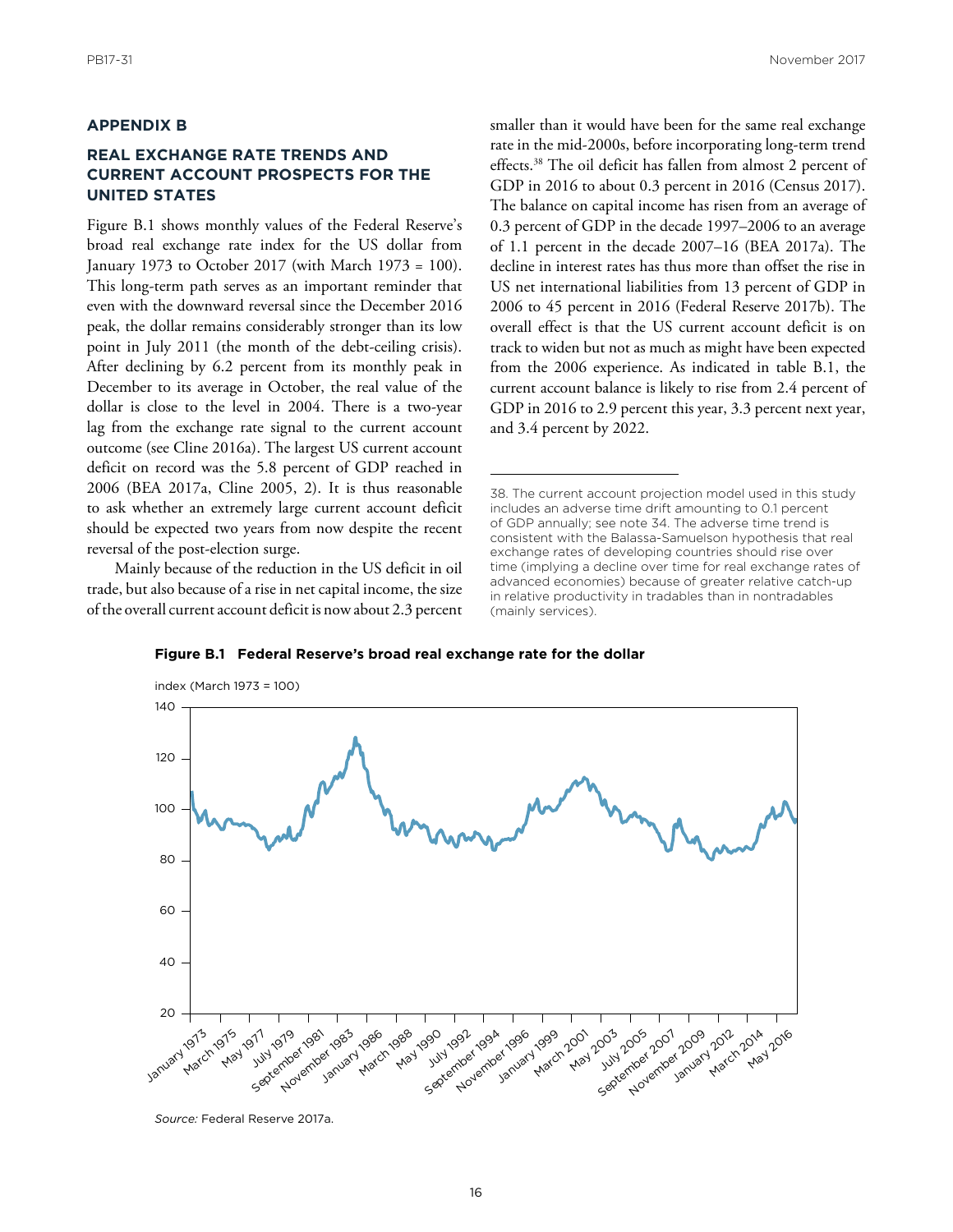|                               | 2006     | 2009     | 2014     | 2016     | 2017     | 2018     | 2020     | 2022     |
|-------------------------------|----------|----------|----------|----------|----------|----------|----------|----------|
| Nonoil goods and services     | $-3.54$  | $-1.24$  | $-1.73$  | $-2.41$  | $-3.17$  | $-3.69$  | $-3.43$  | $-3.53$  |
| Oil and gas                   | $-1.95$  | $-1.42$  | $-1.09$  | $-0.31$  | $-0.42$  | $-0.44$  | $-0.39$  | $-0.34$  |
| Capital services              | 0.28     | 0.86     | 1.27     | 1.01     | 1.35     | 1.56     | 1.35     | 1.19     |
| Transfers <sup>a</sup>        | $-0.60$  | $-0.78$  | $-0.60$  | $-0.72$  | $-0.69$  | $-0.69$  | $-0.69$  | $-0.69$  |
| Current account               | $-5.82$  | $-2.58$  | $-2.15$  | $-2.43$  | $-2.93$  | $-3.27$  | $-3.17$  | $-3.37$  |
| REER (Federal Reserve, broad) | 96.02    | 91.17    | 86.07    | 99.02    | 98.20    | 96.22    | 96.22    | 96.22    |
| <b>NIIP</b>                   | $-13.48$ | $-19.10$ | $-40.62$ | $-45.13$ | $-40.74$ | $-42.01$ | $-44.84$ | $-47.88$ |

**Table B.1 US current account and net international investment position as percent of GDP, and REER (March 1973 = 100)**

NIIP = net international investment position; REER = real effective exchange rate

a. Includes employment income.

*Sources:* BEA (2017a, b), Census (2017), Federal Reserve (2017a), IMF (2017b), and author's calculations.

### **APPENDIX C**

### **ALTERNATIVE ESTIMATES OF THE IMPACT OF US TAX REFORM**

The Tax Policy Center estimates that the Tax Cuts and Jobs Act passed by the US House of Representatives in mid-November would raise US GDP from its baseline by 0.4 percent by 2022, easing to 0.3 percent by 2027 (Page et al. 2017). It finds that dynamic revenue offset effects would be small, cutting the 10-year revenue loss from \$1.4 trillion to \$1.3 trillion. Initially investment would rise, but "rising interest rates would eventually negate the incentive effects of lower tax rates on capital income and decrease investment below baseline levels in later years" (Page et al. 2017, 2). These results are broadly consistent with the diagnosis in the main text that implications for the external balance would be modest given fiscal deficit effects that amount to less than 1 percent of GDP.

In contrast, the Tax Foundation (2017; 5, 7) estimates that the broadly similar Senate version of the tax plan would boost US GDP by 3.7 percent above baseline by 2027. Whereas the static revenue loss would be \$1.78 trillion over 10 years, dynamic gains would cut the net revenue loss to \$516 billion. The model's results are driven by a large increase in investment in response to the corporate tax cut. The capital stock in the economy would rise by 9.9 percent above baseline by 2027. Considering that the capital/output ratio for the US economy is 3:1, the extra net investment of 1 percent of capital stock annually would translate to a requirement of 3 percent of GDP annually. The model assumes that "the U.S. economy behaves as a small open economy, where domestic investment is not constrained by domestic savings" (as reported by the Tax Foundation's contribution to a model survey by Auerbach et al. 2017, 828). As Paul Krugman has pointed out, the implication is that an additional foreign capital inflow over the 10-year period amounting to a cumulative 30 percent of the level of GDP would be required.<sup>39</sup> If this scenario were to occur, the broad result would be to return the United States to its 2006 peak external deficit of 6 percent of GDP and sustain this large imbalance for a decade.

The Tax Policy Center projections seem much more likely to capture realistic prospects than do those of the Tax Foundation. Nonetheless, the Tax Foundation projections serve as a caveat about possible downside risk to the implications of the US tax reform plans for external imbalances and possible associated escalation of trade conflict.

<sup>39.</sup> Paul Krugman, "Leprechaun Economics, With Numbers," *New York Times*, November 9, 2017. Krugman emphasizes that as a consequence, the bulk of the extra GDP created would go to foreign investors.